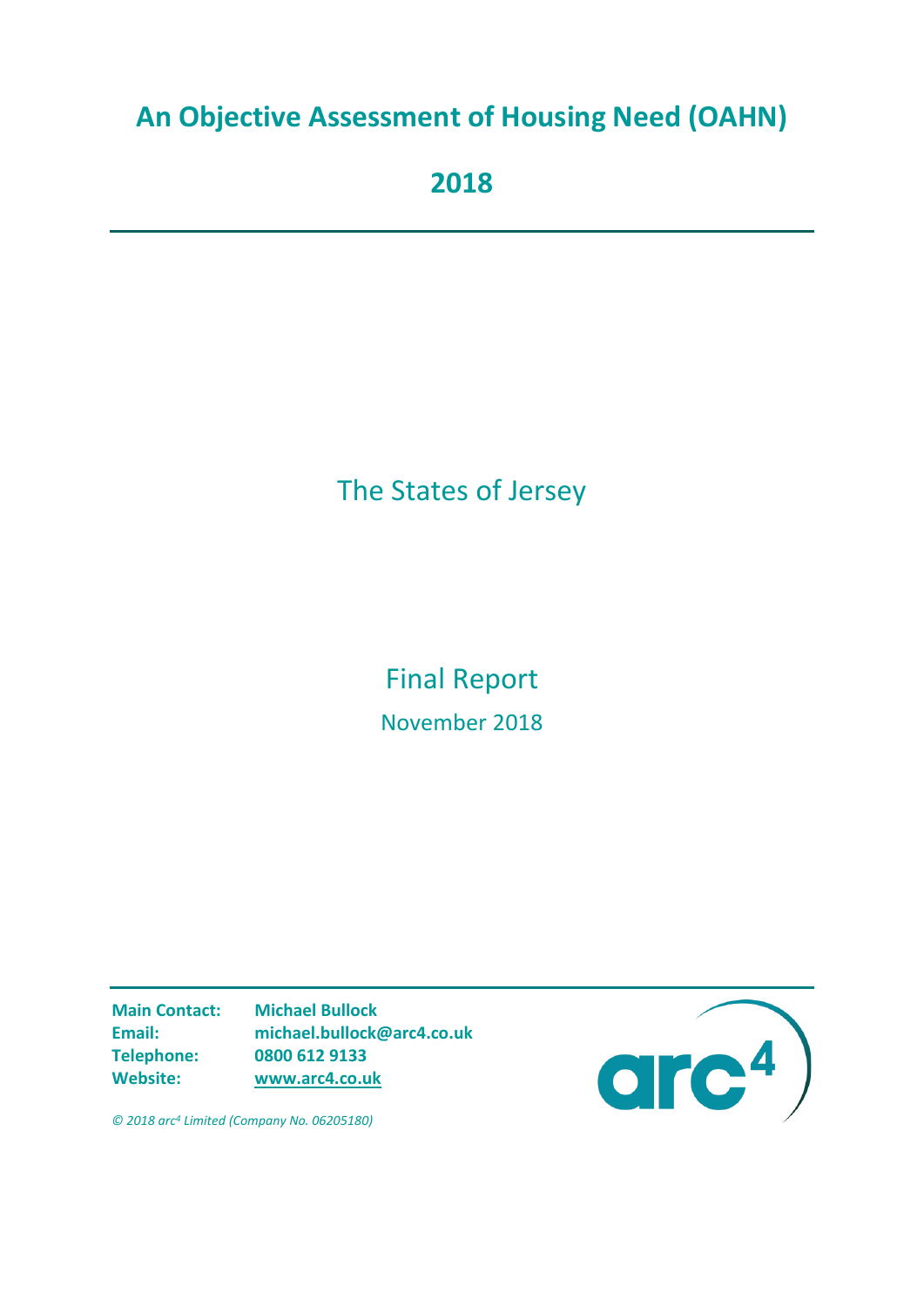**Please note that in this report some of the tables include rounded figures. This can result in some column or row totals not adding up to 100 or to the anticipated row or column 'total' due to the use of rounded decimal figures. We include this description here as it covers all tables and associated textual commentary included. If tables or figures are to be used inhouse then we recommend the addition of a similarly worded statement being included as a note to each table used.**

This report takes into account the particular instructions and requirements of our client. It is not intended for and *should not be relied upon by any third party and no responsibility is undertaken to any third party.*

*arc4 Limited accepts no responsibility or liability for, and makes no representation or warranty with respect to, the accuracy or completeness of any third party information (including data) that is contained in this document.*

> *Registered Address: arc4, 41 Clarendon Road, Sale Manchester M33 2DY Email[:contact@arc4.co.uk](mailto:contact@arc4.co.uk)[www.arc4.co.uk](http://www.arc4.co.uk/) arc4 Limited Registered in England & Wales 6205180 VAT Registration No: 909 9814 77 Directors - Helen Brzozowski – Michael Bullock*

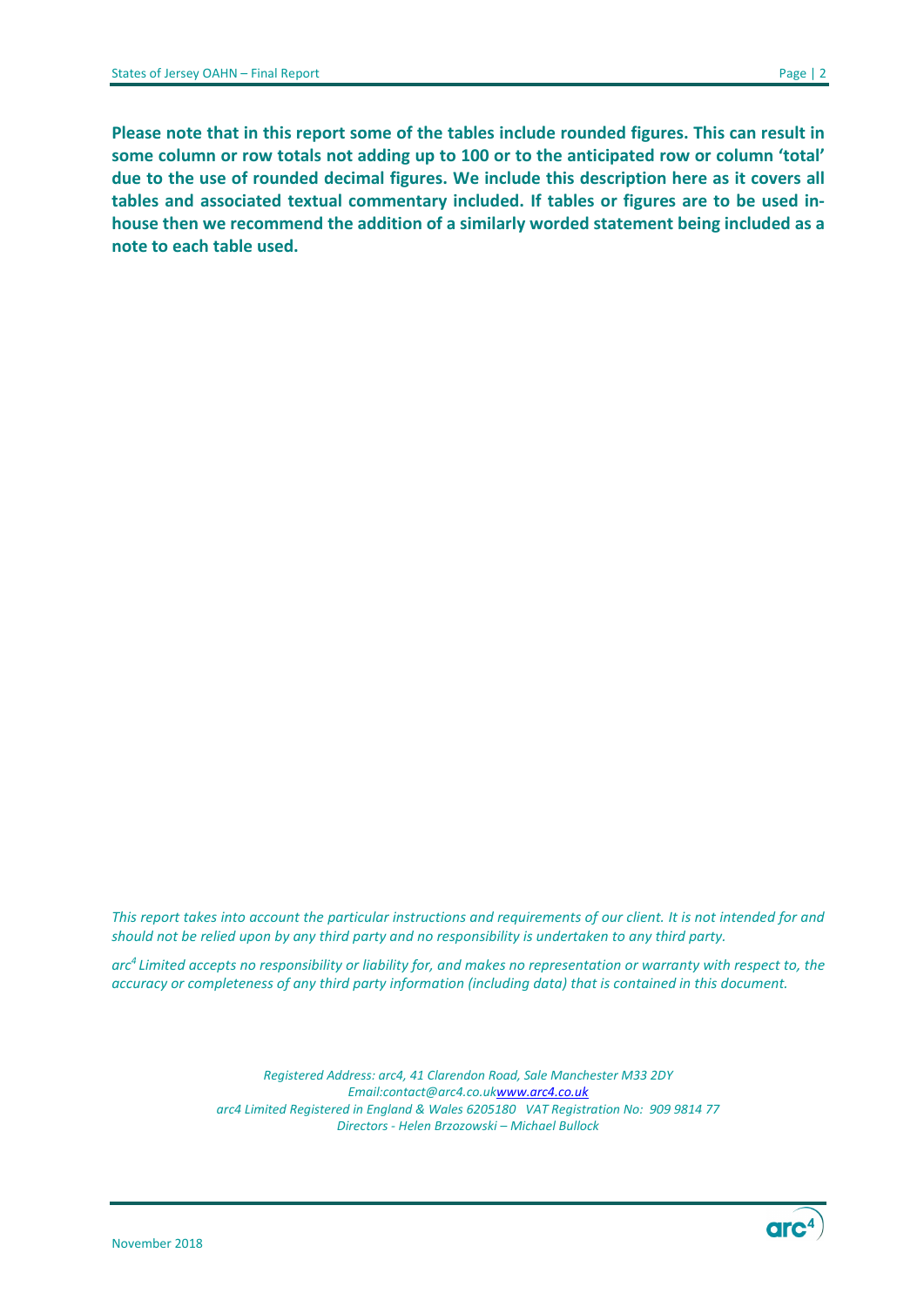#### Table of Contents

| 1. |                                                                                             |
|----|---------------------------------------------------------------------------------------------|
| 2. |                                                                                             |
|    |                                                                                             |
|    | Summary of arc <sup>4</sup> notes and observations based upon interviews with officials and |
| 3. |                                                                                             |
|    |                                                                                             |
|    |                                                                                             |
|    |                                                                                             |
|    |                                                                                             |
|    |                                                                                             |
|    |                                                                                             |
|    | Applying the demographic and alternative migration scenario data at island level17          |
|    | Step Three – Further adjustments for affordable, key worker and supported housing 19        |
|    |                                                                                             |
|    |                                                                                             |
|    |                                                                                             |
|    |                                                                                             |

#### List of Tables

| Table 2.1 |                                                                                 |
|-----------|---------------------------------------------------------------------------------|
| Table 3.1 |                                                                                 |
| Table 3.2 | Demographic change (+1,000 migration) end 2020 to end 2030 (10 years)13         |
| Table 3.3 | Household change (migration scenarios) end 2020 to end 203015                   |
| Table 3.4 |                                                                                 |
| Table 3.5 | Relationship between dwelling tenure/size and First on Form age group: existing |
| Table 3.6 | Change in number of households by age group end 2020 to end 2030 under          |
| Table 3.7 | Impact of change in households on dwelling tenure and size 18                   |
| Table 3.8 | Newbuild activity (actual and planned) 2011-2020 across Jersey19                |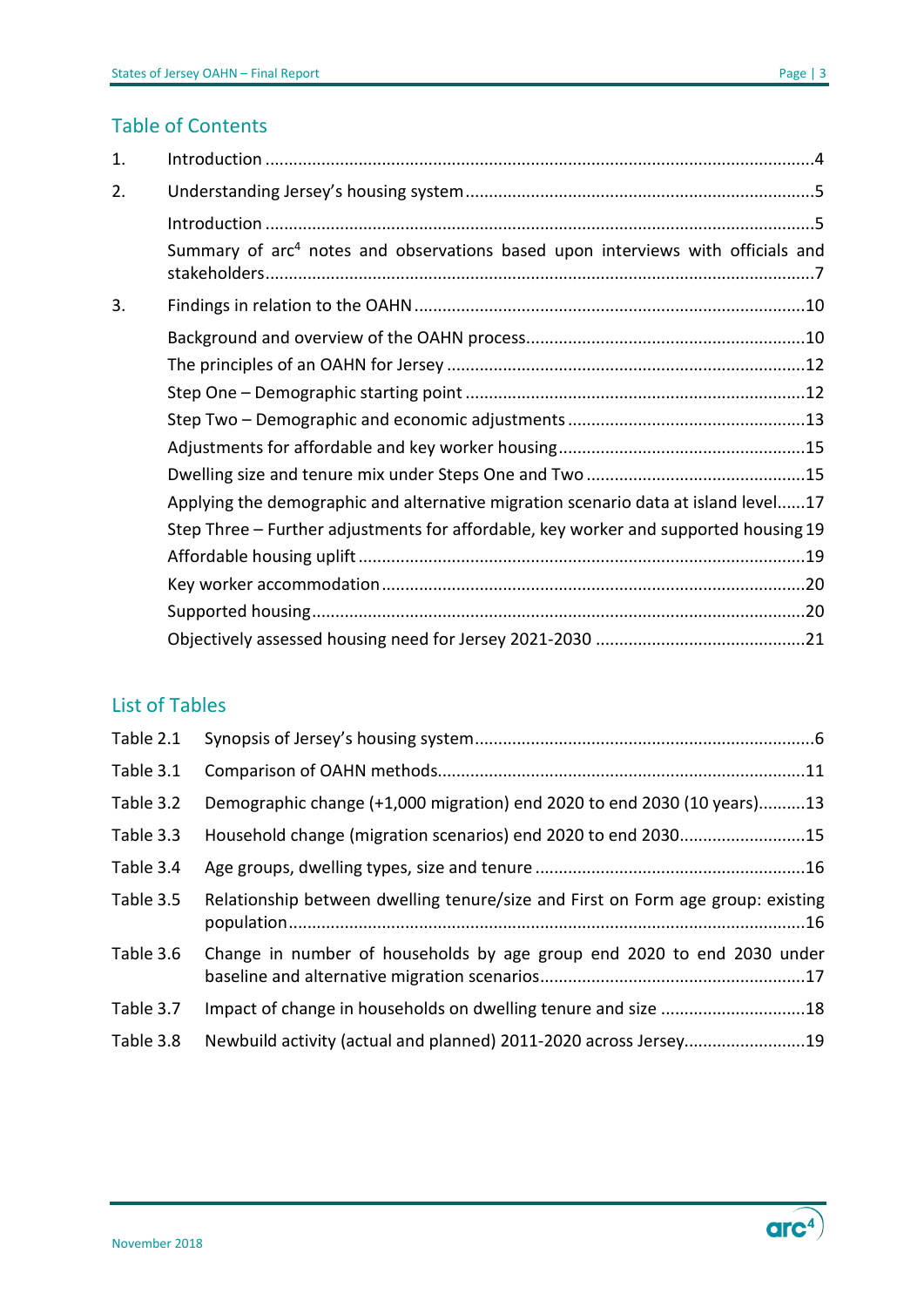## <span id="page-3-0"></span>1. Introduction

- 1.1 The purpose of this report is to estimate the Objectively Assessed Housing Need (OAHN) for Jersey. The OAHN calculation is prepared with a method consistent with the current and proposed English National Planning Policy Framework (NPPF) and the approach set out in associated Planning Practice Guidance (PPG).
- 1.2 In order to estimate an OAHN it is important to recognise that there are significant differences to the structure of the housing market in Jersey compared to England.
- 1.3 Before presenting the OAHN in Section 3 of the report, in Section 2 we describe the process of stakeholder consultation that has led to an understanding of Jersey's housing system. This stakeholder process has also provided significant insights into the implications of the system for groups of the population, enabling us to nuance the OAHN estimate.
- 1.4 This report sets out a range of data relating to future housing need and presents some initial findings regarding the scale of housing needed over the time horizon of the next Island Plan (2021-2030). This is a technical assessment of need based on the latest available data and establishes the potential need for additional dwellings. Crucially however, this does not necessarily mean new dwelling stock – better use of existing stock has the potential to help address some of the need being evidenced. It is understood that a Housing Reform Policy Board is being established with the remit of driving forward appropriate housing policies (including affordable housing) and the evidence in this report will inform the work of this Board.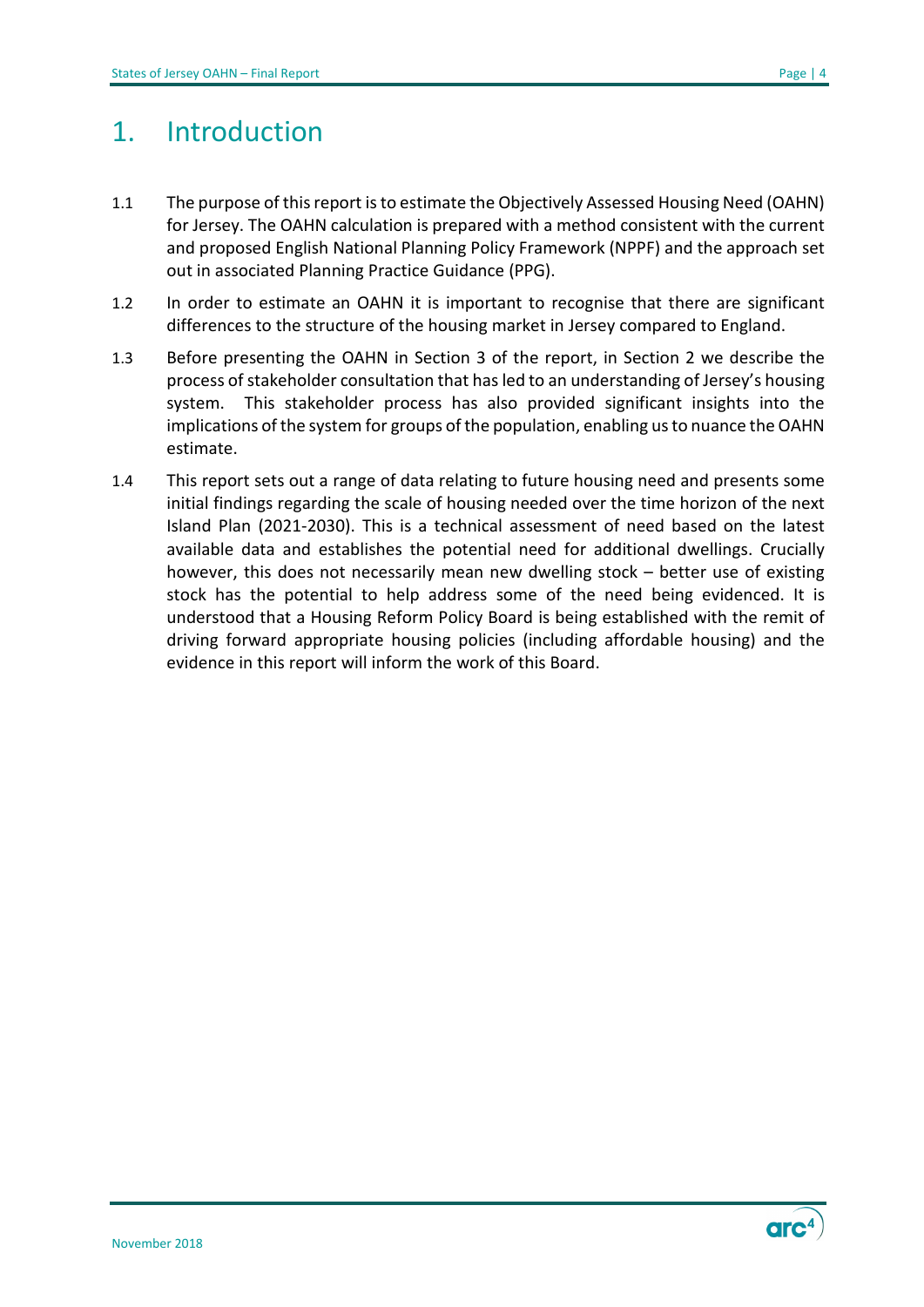# <span id="page-4-0"></span>2. Understanding Jersey's housing system

### Introduction

- <span id="page-4-1"></span>2.1 A summary of the key features of the system is summarised in Table 2.1.
- 2.2 This is included to ensure that the report authors and readers have a shared understanding of the system in order to understand the nuances of the OAHN estimates and other topics described in this report.
- 2.3 It is based upon interviews held with officials and published information. Interviews also yielded a great deal of policy and context-related information. Key points are summarised after the figure.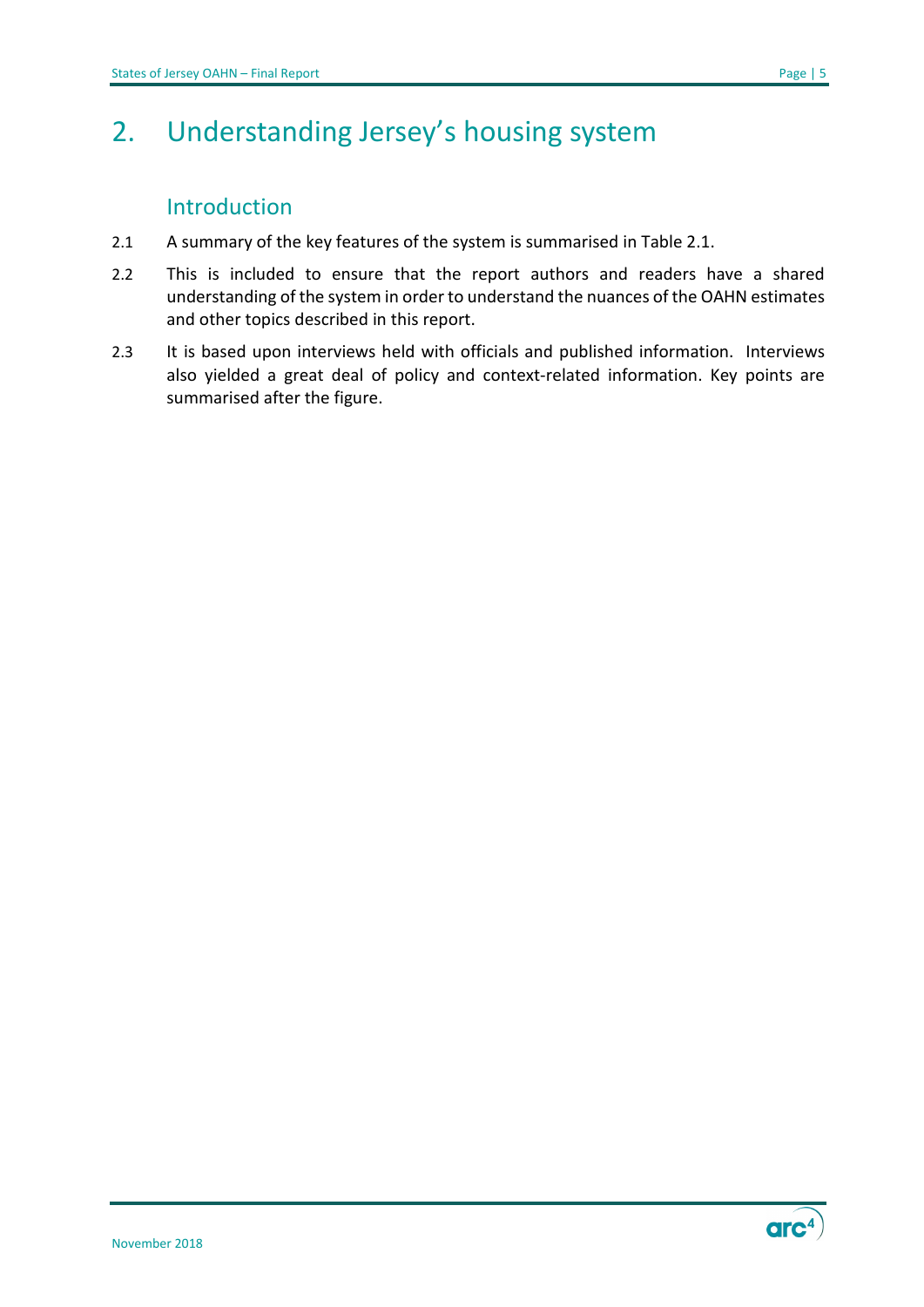| Table 2.1<br><b>Synopsis of Jersey's housing system</b>                |                                           |                                                                                                                      |                                                                     |                                                     |  |  |  |
|------------------------------------------------------------------------|-------------------------------------------|----------------------------------------------------------------------------------------------------------------------|---------------------------------------------------------------------|-----------------------------------------------------|--|--|--|
| <b>Residential and</b><br>employment status *                          | <b>Access to housing</b>                  | <b>Access to benefits</b>                                                                                            | <b>Employment related</b>                                           | <b>Notes</b>                                        |  |  |  |
| Registered up to 5 years                                               | Registered housing only<br>(lodgings)**   | Only if covered by state insurance<br>through contributions                                                          | Can work if employer is<br>licensed to employ<br>registered workers | May be seasonal or<br>duration of contract specific |  |  |  |
| Entitled to work<br>(registered more than 5<br>but less than 10 years) | Registered housing only<br>(lodgings)**   | Contributory benefits plus income<br>support (housing component<br>capped) $**$                                      |                                                                     |                                                     |  |  |  |
| Licensed                                                               | Qualified (lodging, rent<br>or buy)****   | Contributory benefits plus income<br>support (housing component<br>capped if private rented or owner<br>occupied)*** | Can work if employer has a<br>licence employ the specific<br>skill  | Licensed, a.k.a. key workers                        |  |  |  |
| Entitled to work (10 years<br>or more or Island born)                  | Qualified****** (lodging,<br>rent or buy) | Contributory benefits plus income<br>support (housing component<br>capped if private rented)***                      | Employer can offer any<br>vacancies to an entitled<br>person        |                                                     |  |  |  |

#### <span id="page-5-0"></span>**Notes**

- \* If married or civil partnership, the partner has the status of entitled to work.
- \*\* No access to social housing.
- \*\* Registered housing means registered lodgings.
- \*\*\* Is uncapped if a social housing tenant and if an appropriate size of home is occupied.
- \*\*\*\* Not eligible for designated first time buyer housing or social housing.
- \*\*\*\*\* Except for licensed residents, social housing is qualified housing.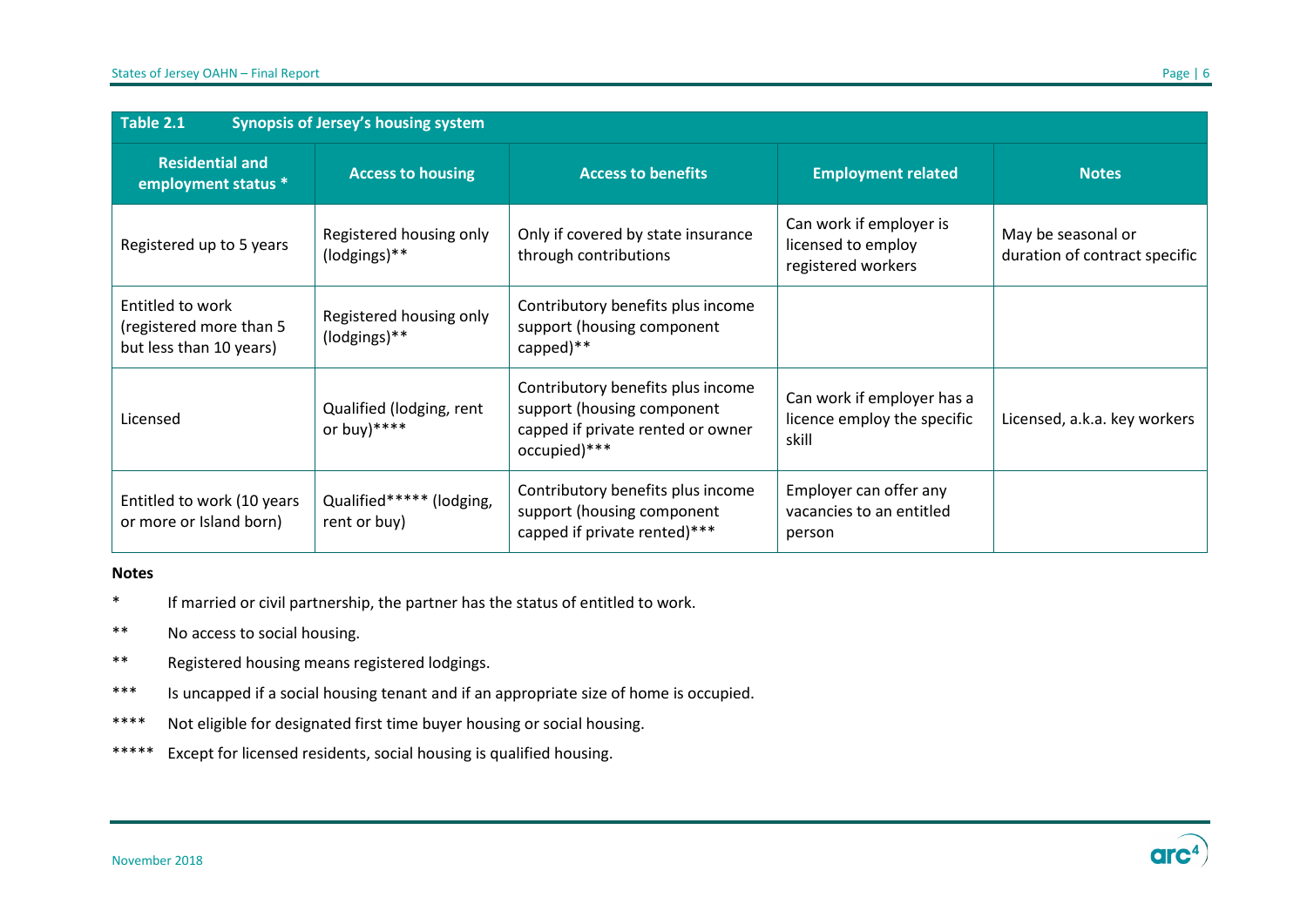- <span id="page-6-0"></span>2.4 We should not assume that the **social housing** system is comparable to the UK social or affordable housing system:
	- it is for persons who have qualified under the residency status policy;
	- it is a periodic tenancy rather than offering permanent security of tenure although most tenants experience an indefinite tenancy;
	- for new tenants, it is priced at 90% of open market value to support the business model of returning surpluses to the States of Jersey and servicing borrowing capital expenditure from a fund raised from a public bond; and
	- it is accessed via the Housing Gateway administered by Social Services, eligibility is equivalent to eligibility for income support.
- 2.5 **Affordability** is an issue across all tenures:
	- land prices are high and drive the price of new build housing compared to older housing;
	- private rented sector prices are rising partly due to employers subsidising housing costs and increasing spending power;
	- registered lodgings are in high demand which impacts on prices; and
	- social housing rents will increase in line with market rents.
- 2.6 Because of high land prices there is a **disincentive** to households **right-sizing**:
	- long standing, older social tenants are likely to be paying much lower rents than on change of tenancy to a more suitable home; and
	- home owners find that the price of newer more suitable housing is close to their present house values and it may be uneconomic to move home once fees are taken into account.
- 2.7 **Development density** is observed to be very high with intensification particularly noticeable on the south eastern coastal strip.
- 2.8 **Vacancy rates** in qualified housing are perceived to be high:
	- conveyancing chains can be long and fragile resulting in empty homes remaining vacant for longer;
	- some households resort to taking winter lettings to foreshorten chains;
	- accurate information is problematic due to the parish-based rating system; and
	- some high value buy-to-let investments are allegedly not being occupied.
- 2.9 **Registered housing** is offered by families as rooms, landlords and employers as rooms or lodging houses. The latter can take the form of farm buildings, temporary buildings or suitable larger buildings such as former hotels. Many are unsuitable for families and families with children.

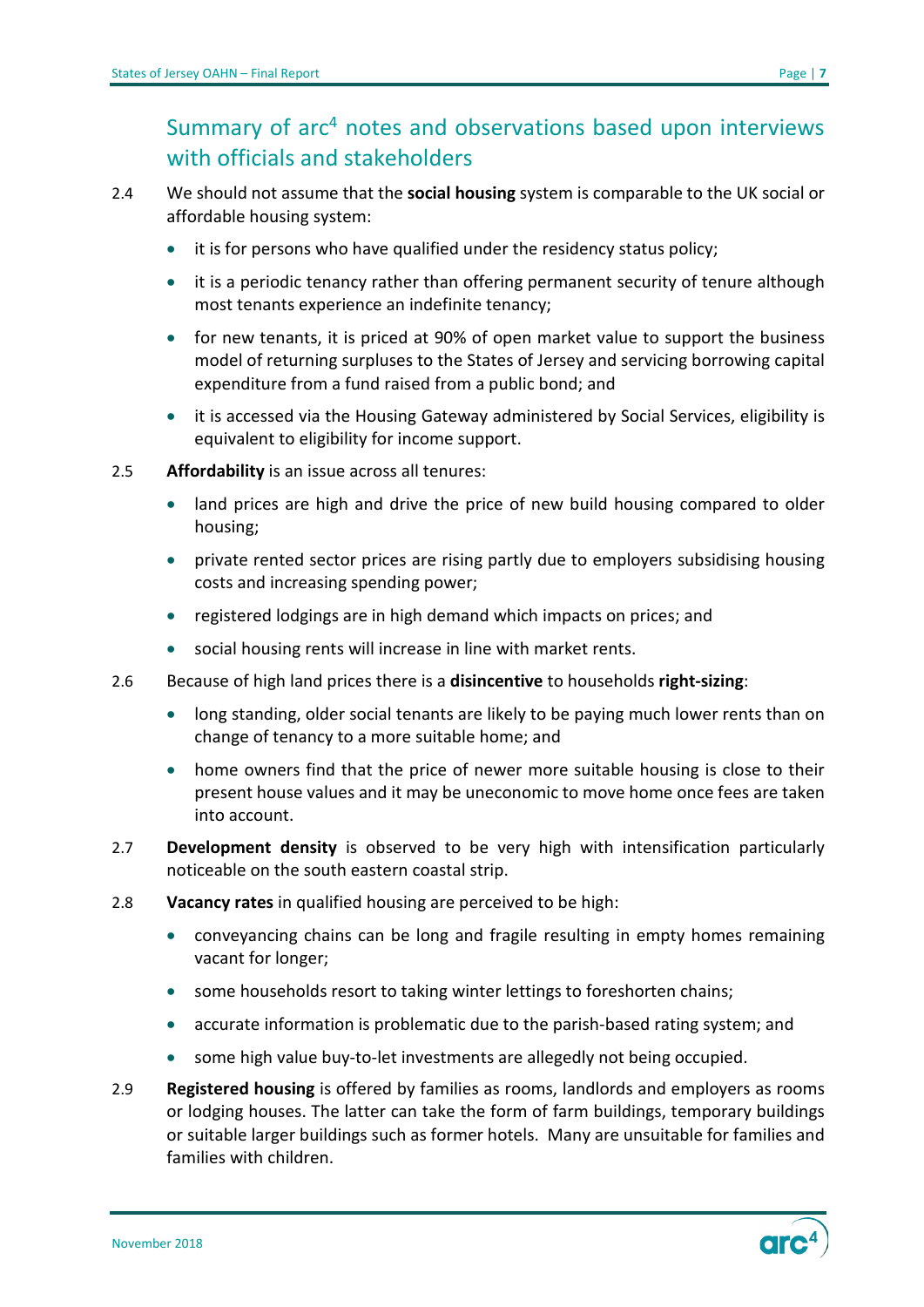- 2.10 Some **single people** aged under 50 can find themselves disadvantaged, especially if their residential/employment status has been elevated due to marriage or civil partnerships. If these break down legally (death or divorce of the partner), then their housing rights may shift from qualified to unqualified. If qualified they are not regarded as a priority for social housing.
- 2.11 **Vulnerable groups** such as people with mental health issues, learning disabilities, physical disabilities, and single parents, might not be well supported due to:
	- skill shortages and shortage of specialist workers;
	- lack of informal and voluntary sector care and support; and
	- not perceived as a high priority.
- 2.12 There is anecdotal evidence of a **grey economy** that is having an un-quantified impact on the economy and housing supply.
- 2.13 Interviews were held with stakeholders including estate and letting agents, a property developer; Jersey Digital and a selection of parishes.
- 2.14 **Estate agents** told us that demand for re-sale and rented housing was so high that there was no pool of vacancies. Homes sell and let very quickly so potential buyers have to act quickly. There was a clear gap in supply for first-time buyers and first-time movers at the £400,000 to £500,000 price point. The 'move up' price point on the island is £750,000, which is beyond the financial reach of many families. The rental market was described as fast-moving with many being traded via Facebook. We were told that people seeking rentals with children or pets were "at the back of the line". In general terms, low interest rates were pushing prices up and the market needed a 're-set' as they were ahead of affordability. Rental levels were artificially high due to subsidies paid by companies to their employees. Other agents commented upon the need for households to be able to right-size – especially older people. They cast doubt on lack of choice being the barrier, emphasizing that it was not economically possible for some owners and social renters to downsize especially if their preference was for new-build.
- 2.15 **Jersey Digital** told us that digital was the fastest growing part of the economy. They felt it was difficult for entrepreneurs to get started on the island and this was to the detriment of the economy. They believed that digital workers did not have the same status as other key workers and people in the financial sector, possibly because they do not need to be island based.
- 2.16 We were welcomed by 3 **parishes** all of whom had an interest in ensuring that local people's housing requirements were met and that they made a contribution towards helping meet the island's needs. Two of the parishes had a particular interest in meeting the needs of first-time buyers, seeking some age balance in the community. Another parish explained that local need for older people was a particular focus as housebuilding in the 70s meant that there was a significant number of original occupants in need of more suitable housing. We were shown schemes that were aimed at home owners (first-time buyers) and people who were renting with the parish as their landlord. The design and build quality were exceptional. All parishes stressed the importance of balancing growth with environmental stewardship and minimising impact on the rural landscape believing that growth had to be proportionate.

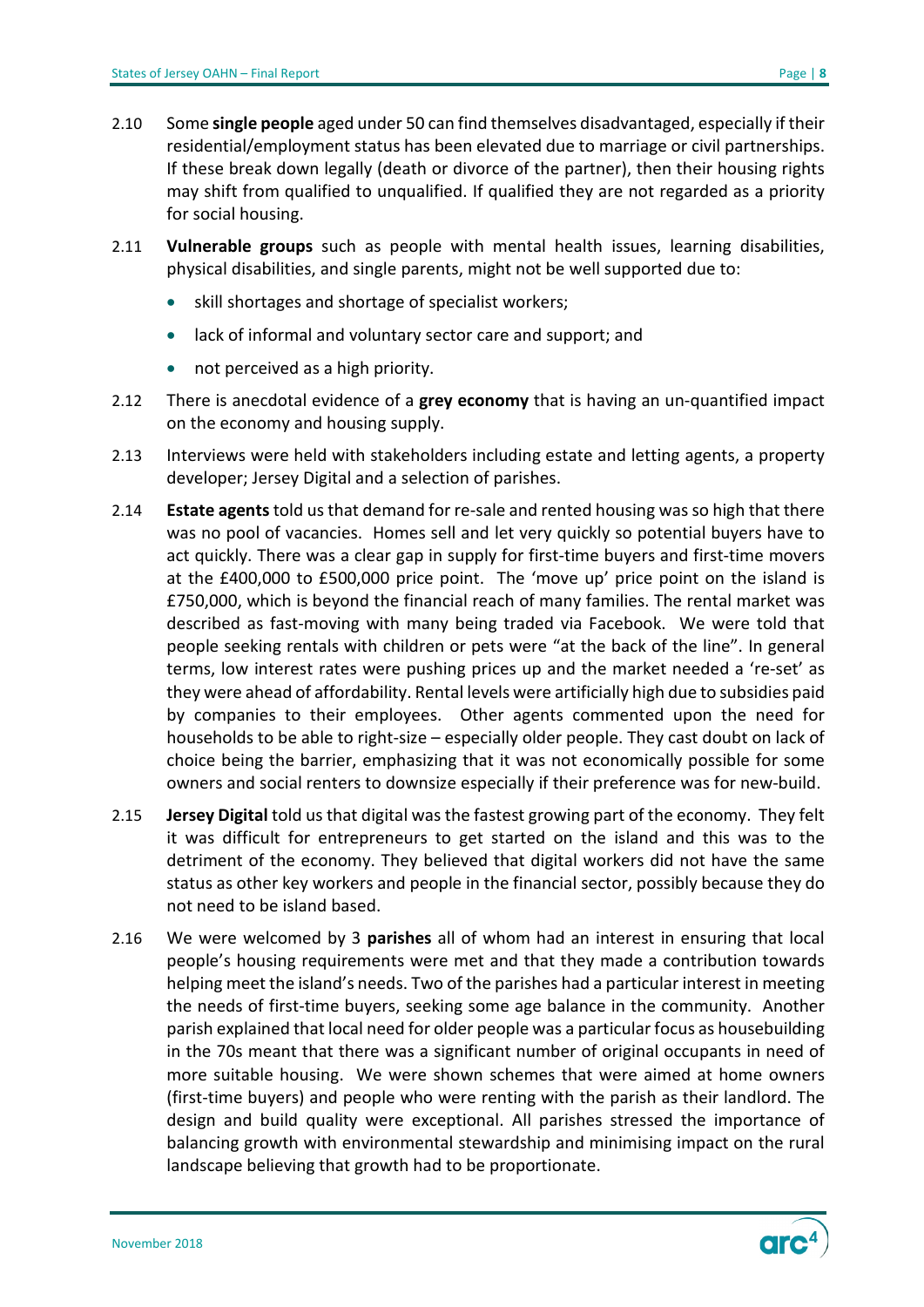2.17 Several stakeholders alluded to the increasing difficulty of recruiting and retaining service workers. The value of the currency (GBP) was such that eastern Europeans could get a better deal in the Euro Zone. We were told that some were working simply to service the rent, and work that provided accommodation was a priority for them when seeking work. Some service and agricultural labour was being sourced from Africa.

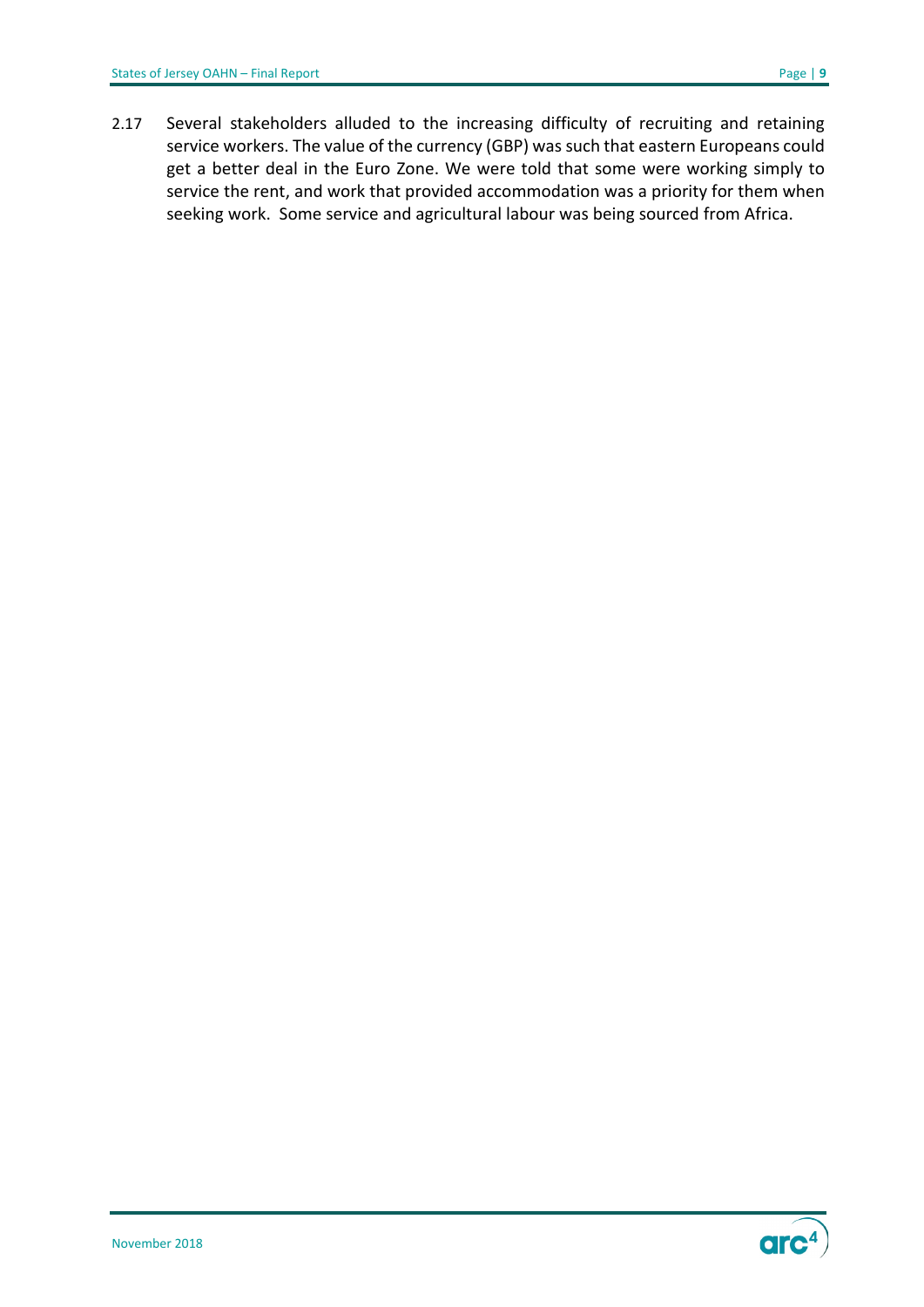## <span id="page-9-0"></span>3. Findings in relation to the OAHN

### Background and overview of the OAHN process

- <span id="page-9-1"></span>3.1 The purpose of this chapter is to establish an Objectively Assessed Housing Need (OAHN) for Jersey. The OAHN calculation is prepared with a method consistent with the English National Planning Policy Framework (NPPF) and the approach set out in associated Planning Practice Guidance (PPG). The NPPF and PPG are being revised and draft text for consultation was published in March 2018. Revisions are seeking to simplify and standardise the approach to assessing housing need. In this chapter, the approaches under the original 2012 methodology (PPG2012) and revised 2018 methodology (PPG2018) are considered to derive an appropriate methodology for calculating an OAHN for Jersey.
- 3.2 Advice to support the assessment of OAHN using the PPG2012 approach has been published, namely the Planning Advisory Service (PAS) Objectively Assessed Need and Housing Targets Technical Advice Note, Second Edition, July 2015; and the Local Plan Experts Group (LPEG) report: Local Plans: report to the Communities Secretary and the Minister of Housing and Planning, March 2016. Where appropriate, these documents are referred to in the narrative.
- 3.3 Table 3.1 sets out the broad principles of establishing housing need under the English planning system that can be used to establish a framework for assessing OAHN in the Jersey context. The table summarises the frameworks for analysis established in both the PPG2012 and PPG2018 approaches.
- 3.4 The starting point for calculating OAHN for both approaches are the latest household projections. PPG2012 recommends that adjustments are made to the household projections, taking into account local demographic trends, future jobs, past delivery, market signals and other local circumstances not captured by past trends, such as short and long-term migration trends. Under PPG2012, the OAHN figure is derived from baseline household projections and adjustments to establish a 'policy off' figure. Planning Advisory Service (PAS) guidance emphasises that the OAN should exclude any policy objectives and value judgements and evidence should be entirely about need and demand, to the exclusion of any supply-side factors such as physical constraints, policy designations and adverse impacts of development. However, these factors should be considered when translating the OAN into a housing requirement which can be higher or lower than the OAHN figure.
- 3.5 PPG2018 proposes a simplified adjustment mechanism to take account of market signals relating to median house price and to median workplace earnings. This is called the standard model. PPG2018 then notes that *'there may be circumstances where it is justifiable to identify need above the need figure identified by the standard model'*. The need figure generated by the standard method should be considered as a minimum starting point in establishing a need figure for the purposes of plan production. The method relies on past growth trends and therefore does not include specific uplift to take account for factors that could affect those trends in the future. Circumstances where an uplift will be appropriate include, but are not limited to, where growth strategies are in place, strategic level infrastructure improvements are planned, and



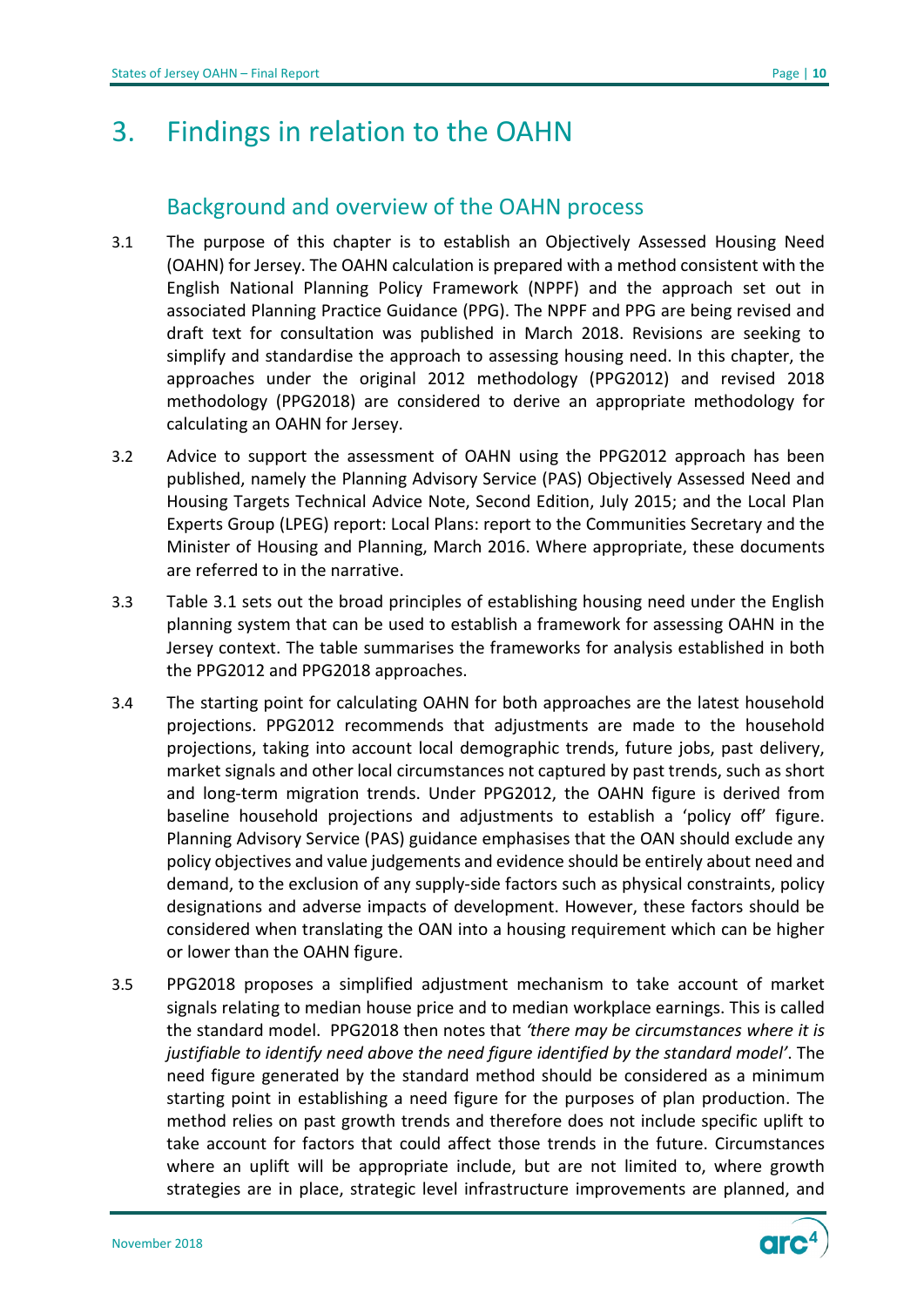funding is in place to facilitate growth. In these circumstances, the local housing need figure can be reflected as a range, with the lower end of the range being as a minimum figure calculated using the standard method.

<span id="page-10-0"></span>

| Table 3.1             | <b>Comparison of OAHN methods</b>                                                                                                                          |                                                                          |  |  |  |  |
|-----------------------|------------------------------------------------------------------------------------------------------------------------------------------------------------|--------------------------------------------------------------------------|--|--|--|--|
|                       | <b>Existing 2012 NPPF/PPG</b>                                                                                                                              | Proposed 2018 NPPF/PPG                                                   |  |  |  |  |
| <b>Starting Point</b> | Latest household projections                                                                                                                               | Latest household projections                                             |  |  |  |  |
|                       | demographic<br>trends<br>Local<br>(migration and headship rates)                                                                                           | Market signals (capped at<br>40%)                                        |  |  |  |  |
| Adjustments           | <b>Employment trends</b>                                                                                                                                   | Additional voluntary uplifts                                             |  |  |  |  |
|                       | Market signals                                                                                                                                             |                                                                          |  |  |  |  |
| <b>Outcomes</b>       | Objectively assessed housing<br>need                                                                                                                       | Local housing need (can be<br>expressed as a range where<br>appropriate) |  |  |  |  |
|                       | 'Policy-on'<br>Housing<br>requirement which can adjust<br>the OAN to take account of<br>policy<br>objectives,<br>land<br>constraint and affordable<br>need |                                                                          |  |  |  |  |

- 3.6 An OAN should be based on reasonable assumptions that take into account baseline demography, adjustments to reflect local demographic trends, past delivery, market signals, future jobs and other local circumstances. Planning Advisory Service (PAS) guidance suggests that the OAN should exclude any policy objectives and value judgements and evidence should be entirely about need and demand, to the exclusion of any supply-side factors such as physical constraints, policy designations and adverse impacts of development. However, these factors should be considered when translating the OAN into a housing requirement.
- 3.7 Regarding affordable housing uplifts, PPG2012 paragraph 2a-029 advises on how housing need assessments should take account of affordable housing need: *'the total affordable housing need should be considered in the context of its likely delivery as a proportion of mixed market and affordable housing developments, given the probable percentage of affordable housing to be delivered by market housing-led developments. An increase in the total housing figures included in the local plan should be considered where it could help deliver the required number of affordable homes'*.
- 3.8 PAS<sup>[1](#page-10-1)</sup> guidance provides helpful guidance in interpreting affordable need in the context of objectively assessed need under the PPG2012. Paragraph 9.6 states *'in practical terms, there is no arithmetical way of combining the two calculations set out in PPG to produce a joined-up assessment of overall housing need'*. We cannot add together the calculated OAN and the calculated affordable need, because they overlap: the OAN of course covers both affordable and market housing, but we cannot measure these

1



<span id="page-10-1"></span><sup>1</sup> Planning Advisory Service Objectively Assessed Need and Housing Targets Technical Advice Note Second Edition July 2015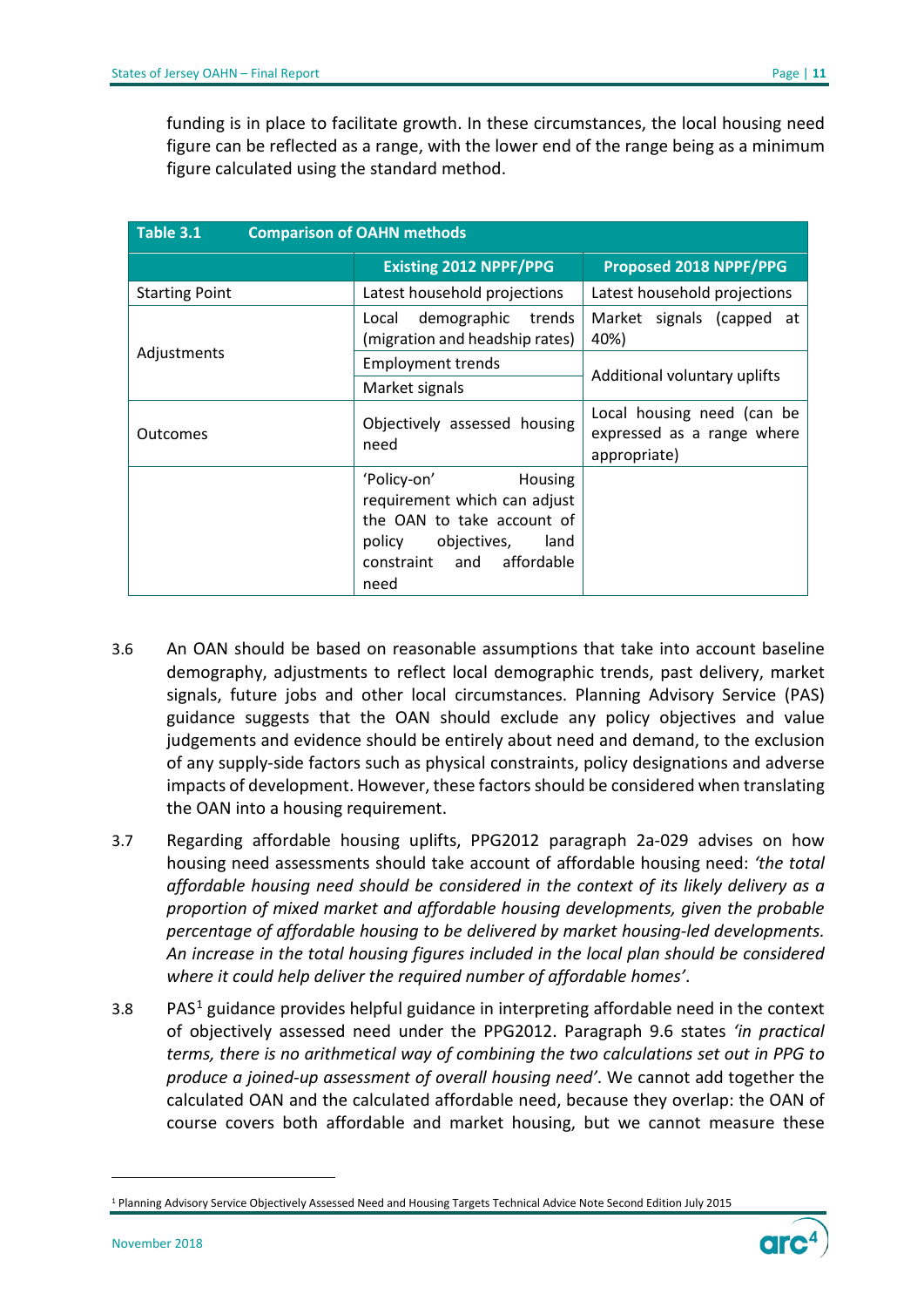components separately, because demographic projections – which are the starting point for the OAN – do not distinguish between different sectors of the housing market. Para 9.7 continues: *'In summary, it seems logically clear that affordable need, as defined and measured in paragraphs 22-29 of the PPG, cannot be a component of the OAN. The OAN does have an affordable component – which cannot be measured separately but will normally be much smaller than the affordable need discussed at paragraphs 22-30. When paragraph 47 of the NPPF says that plans should meet in full 'the need for market and affordable housing', it is referring to that component rather than the separately calculated affordable need'*.

### The principles of an OAHN for Jersey

- <span id="page-11-0"></span>3.9 Given the unique nature of the Jersey housing market, the physical constraints of development and the changing method for calculating need in England, it is appropriate and necessary to derive a Jersey-specific method for calculating future housing need. It is proposed that the OAHN for Jersey is established in the following way:
	- Step One: demographic starting point;
	- Step Two: demographic adjustments: migration and employment; and
	- Step Three: adjustment for key worker and affordable housing.

#### Step One – Demographic starting point

- <span id="page-11-1"></span>3.10 Statistics Jersey regularly produce population projections that are also used to calculate household projections by age cohort and household type. The latest 2016-based projections were released in October 2016. The report provides data on the projected future size and structure of Jersey's resident population that would arise under particular scenarios of births, deaths and migration patterns.
- 3.11 For Jersey, migration is a key determination of population and resulting household change. According to SoJ population data, net inward migration over the decade 2005- 2015 was 900 persons each year and in 2013 to 2015 this averaged 1,000 persons each year. Therefore, the +1,000 population scenario provides a useful benchmark that establishes the scale of population change based on a reasonable expression of the scale of migration that the island had experienced over the recent past. The scenario also takes into account the age profile of in- and outward migrants and assumes an additional 1,000 people move into the island over and above the number that leave the island, each year from 2016 onwards.
- 3.12 Population and household change under the +1,000 migration scenario are presented in Table 3.2 and this shows an overall population increase of 13,200 and a household increase of 6,700 over the 10-year period end 2020 to end 2030. There is also a marked change in underlying demography, with a 29.7% increase in the population of those aged 60 and over.

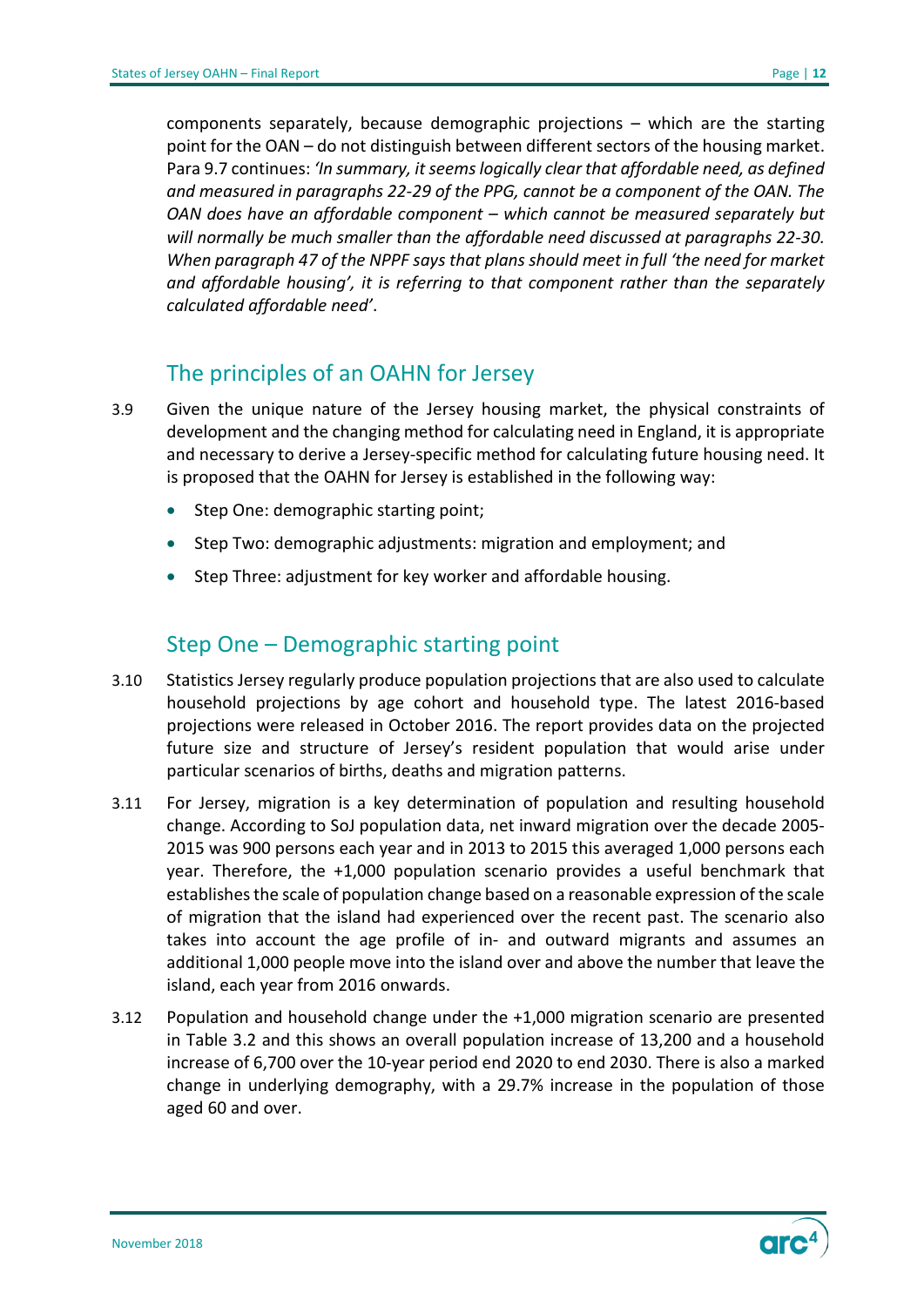<span id="page-12-1"></span>

| Demographic change (+1,000 migration) end 2020 to end 2030 (10 years)<br>Table 3.2 |                 |                 |               |          |  |  |
|------------------------------------------------------------------------------------|-----------------|-----------------|---------------|----------|--|--|
| <b>Population</b>                                                                  | <b>End 2020</b> | <b>End 2030</b> | <b>Change</b> | % Change |  |  |
| $0 - 15$                                                                           | 18,600          | 20,300          | 1,700         | 9.1      |  |  |
| 16-29                                                                              | 17,800          | 19,900          | 2,100         | 11.8     |  |  |
| 30-44                                                                              | 23,000          | 25,400          | 2,400         | 10.4     |  |  |
| 45-59                                                                              | 24,100          | 23,600          | $-500$        | $-2.1$   |  |  |
| 60-74                                                                              | 17,100          | 21,100          | 4,000         | 23.4     |  |  |
| $75+$                                                                              | 8,500           | 12,000          | 3,500         | 41.2     |  |  |
| Total                                                                              | 109,100         | 122,300         | 13,200        | 12.1     |  |  |
| <b>Households and age</b><br>of First on Form                                      | <b>End 2020</b> | <b>End 2030</b> | <b>Change</b> | % Change |  |  |
| 16-29                                                                              | 3,600           | 3,500           | $-100$        | $-2.8$   |  |  |
| 30-44                                                                              | 12,600          | 14,300          | 1,700         | 13.5     |  |  |
| 45-59                                                                              | 14,700          | 14,900          | 200           | 1.4      |  |  |
| $60+$                                                                              | 16,500          | 21,400          | 4,900         | 29.7     |  |  |
| Total                                                                              | 47,400          | 54,100          | 6,700         | 14.1     |  |  |

Source: (population) Statistics Jersey Population Projections (2016 release)

Source: (households) Statistics Jersey Household Projections (2016 release)

Note: numbers rounded to nearest 100

#### Step Two – Demographic and economic adjustments

- <span id="page-12-0"></span>3.13 The demographic starting point based on a +1000 migration takes into account a need to maintain a workforce to support and grow the island's economy. The workforce needs of the island can be largely regulated by government policy and the key to this is migration. Therefore, unlike in England, where consideration is given to migration and economic growth as separate elements of the OAN calculation, it is proposed that the Jersey OAHN calculation takes into account future migration assumptions as a reasonable proxy for the dwellings needed to maintain and support economic growth.
- 3.14 SoJ has run a series of scenarios to test the impact of net migration assumptions on population growth and assumptions around maintaining, increasing and decreasing the registered worker population. The scenarios considered as part of the OAHN calculation are:
	- net inward +325 persons: an additional 325 people move into the island over and above the number that leave the island, each year from 2016 onwards;
	- net inward +700 persons: an additional 700 people move into the island over and above the number that leave the island, each year from 2016 onwards; and
	- net inward +1000 persons: an additional 1000 people move into the island over and above the number that leave the island, each year from 2016 onwards.

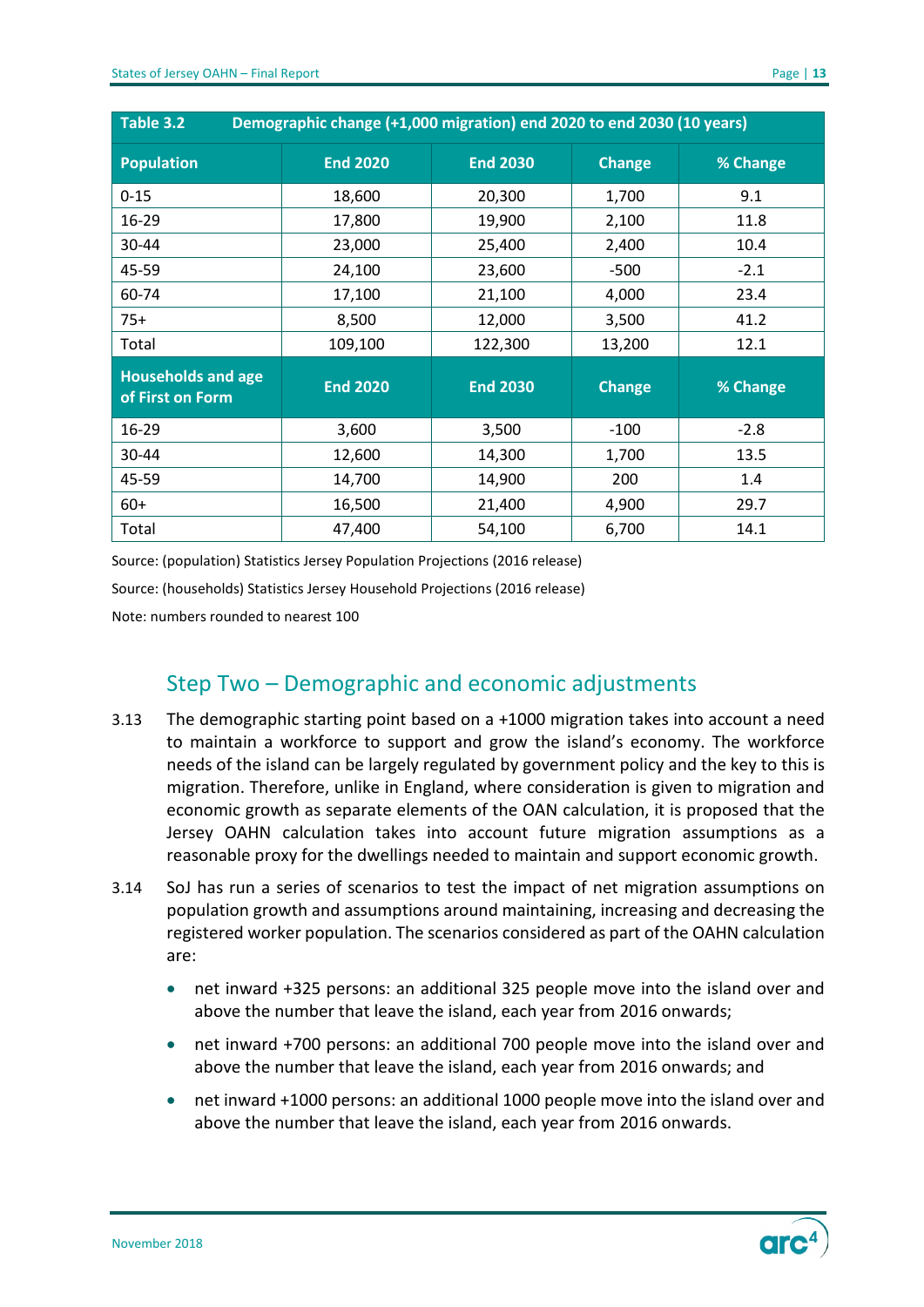- 3.15 The following scenarios have been prepared by SoJ to review demographic change, but these have not been translated to household change and therefore not currently part of the OAHN calculation:
	- maintaining the size of the registered and licenced population: the number of newcomers to Jersey is set in order to maintain the size of the registered and licensed populations at the same level as at the end of 2015. The overall net migration averages 600 persons per year into the island, every year for 30 years;
	- adding 200 registered workers: the number of newcomers to Jersey is set at a level that increases the size of the registered population by 200 registered workers (plus their dependents), each year for 10 years, before maintaining the size of the registered population for the remainder of the projection. This models the impact of granting 200 active business permissions over and above those taken away each year. The size of the licensed population is kept constant. The overall net migration averages 900 persons per year for the first decade and 700 persons per year for the subsequent 20 years; and
	- reducing 200 registered workers: the number of newcomers to Jersey is set at a level to reduce the size of the registered population by 200 registered workers (plus their dependents), each year for 10 years, before maintaining the size of the registered population for the remainder of the projection. This models the impact of removing 200 active business permissions over and above those granted each year. The size of the licenced population is kept constant. The overall net migration averages 400 persons per year for the first decade and 500 persons per year for the subsequent 20 years.
- 3.16 Note that annual net inward migration over the decade 2005-2015 was 900 persons each year and in 2013 to 2015 this averaged 1,000 persons each year.
- 3.17 The impact of alternative migration scenarios on overall household numbers is summarised in Table 3.3. Under alternative migration scenarios, household increase ranges between 3,800 (+325 migration) to 6,700 (+1000 migration which is the baseline scenario for the OAHN calculation). This compares with actual annual net inward migration over the decade 2005-2015 of 900 persons each year and in 2013 to 2015 this averaged 1,000 persons each year. Note that this analysis does not factor in an allowance for vacancy which is consistent with latest (PPG2018) government guidance in England.

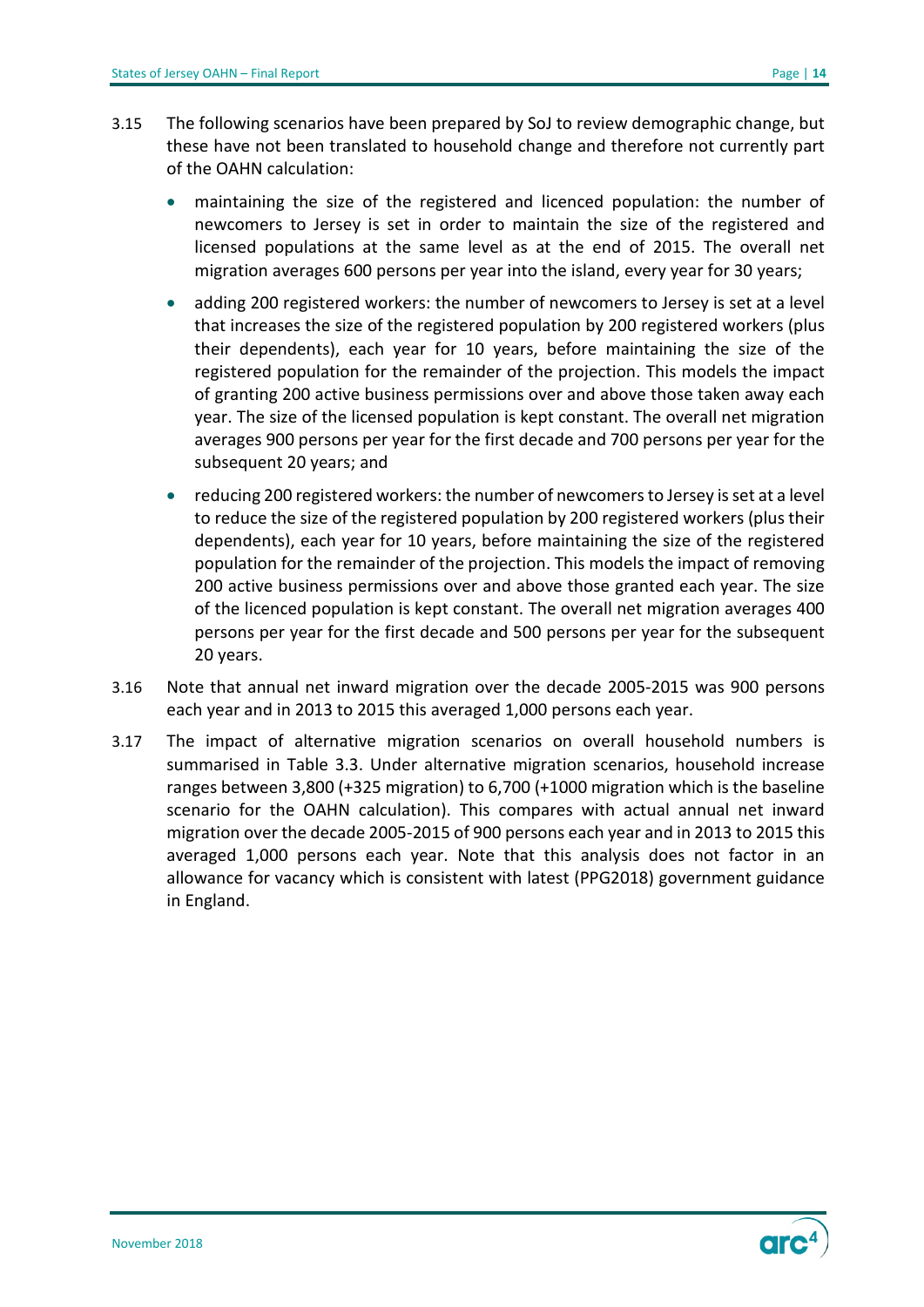<span id="page-14-2"></span>

| Household change (migration scenarios) end 2020 to end 2030<br>Table 3.3                 |                 |                |                |                |  |  |
|------------------------------------------------------------------------------------------|-----------------|----------------|----------------|----------------|--|--|
| <b>Age of First on Form</b><br><b>Alternative migration scenarios</b><br><b>Baseline</b> |                 |                |                |                |  |  |
|                                                                                          | +1000 migration | <b>Net Nil</b> | +325 migration | +700 migration |  |  |
| 16-29                                                                                    | $-100$          | -400           | $-300$         | $-200$         |  |  |
| $30 - 44$                                                                                | 1,700           | -600           | 100            | 1,000          |  |  |
| 45-59                                                                                    | 200             | $-1,300$       | $-700$         | $-200$         |  |  |
| $60+$                                                                                    | 4,900           | 4,500          | 4,700          | 4,900          |  |  |
| <b>Total</b>                                                                             | 6,700           | 2,200          | 3,800          | 5,500          |  |  |

Source: Statistics Jersey Household Projections (2016 release)

Note: numbers rounded to nearest 100

3.18 It is proposed that the OAHN is based on the +1,000 migration scenario. This allows for a continued net in-migration in line with recent trends and will help to maintain an economically active population to facilitate economic growth against a backdrop of an ageing population.

#### Adjustments for affordable and key worker housing

- <span id="page-14-0"></span>3.19 Stakeholder consultation has identified affordable and key worker housing as key accommodation gaps across the island. The need for affordable housing is modelled as part of Steps 1 and 2 of the need's assessment process. It is proposed that a further adjustment to take account of affordable need is made if there is evidence that the modelled need underestimates future affordable housing need. This is consistent with PPG, which recommends affordable housing uplifts where significant need is evidenced within the context of likely delivery.
- 3.20 An adjustment for key worker housing is also proposed in Step 3. Steps 1 and 2 of the need's assessment process consider change in non-qualified accommodation, but stakeholders report a particular gap in temporary, high quality housing to attract and retain population to support economic growth and help to deliver key services, notably health.

#### Dwelling size and tenure mix under Steps One and Two

- <span id="page-14-1"></span>3.21 The SoJ has provided further output from the 2011 Census which identifies the relationship between tenure, number of bedrooms and age of 'first on form'. Material has been prepared which considers the dwellings occupied by existing households on the island and also the dwellings occupied by in-migrant households as the profile of dwelling need from in-migrants differs markedly. This is important to consider when analysing the impact of net in-migration on dwelling need.
- 3.22 The data available (summarised in Table 3.4) can be applied to household projection data to establish how the dwelling size and tenure mix is expected to change over the 10-year period end 2020 to end 2030, assuming that the profile of dwellings occupied by different age groups of 'first on form' remains constant.

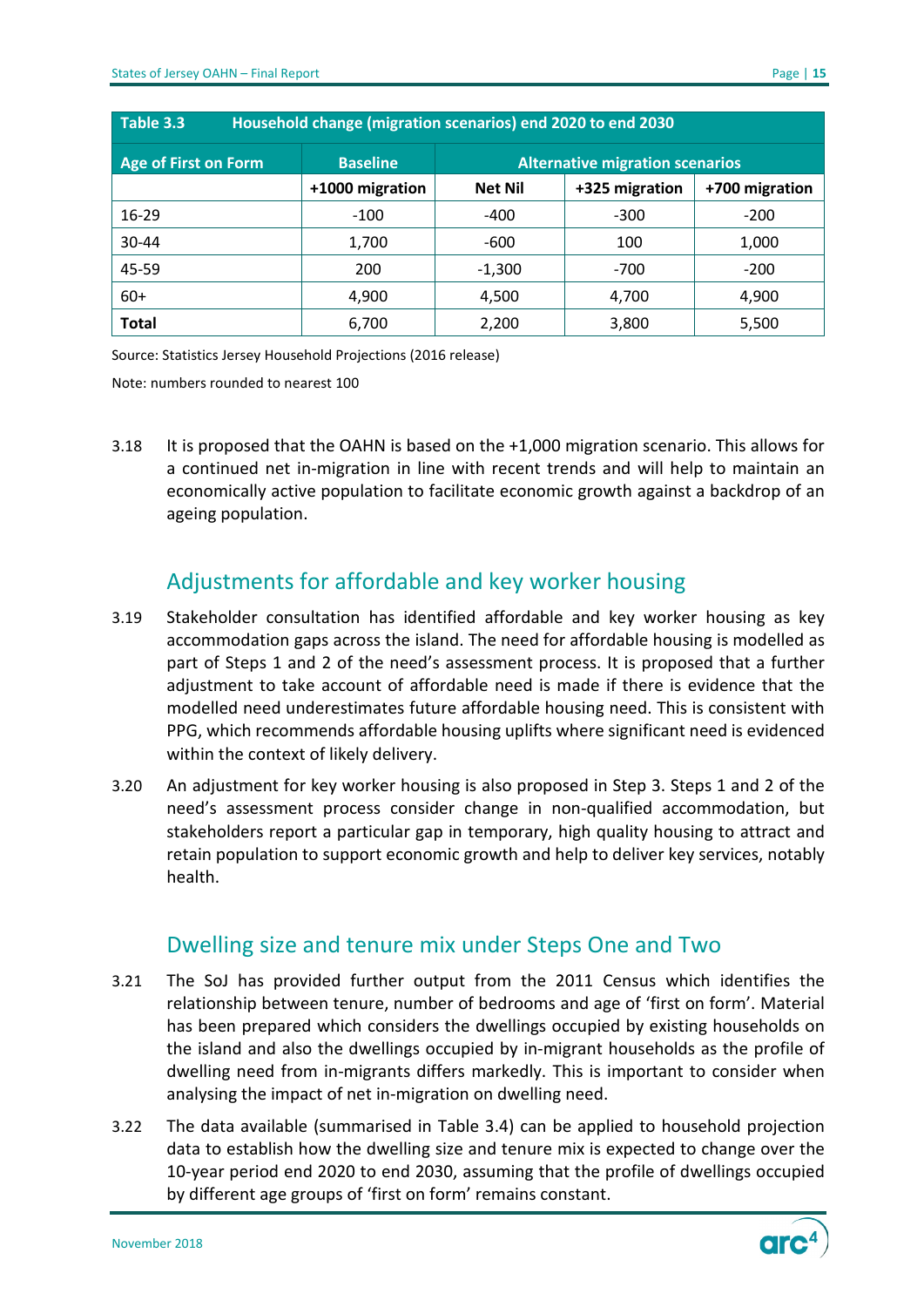<span id="page-15-0"></span>

| Table 3.4<br>Age groups, dwelling types, size and tenure |                      |                |  |  |  |
|----------------------------------------------------------|----------------------|----------------|--|--|--|
| Age group of 'First on<br>Form'                          | <b>Dwelling size</b> | <b>Tenure</b>  |  |  |  |
| 16-29                                                    | 1 Bedroom            | Non-qualified  |  |  |  |
| 30-44                                                    | 2 Bedrooms           | Owner occupied |  |  |  |
| 45-59                                                    | 3 Bedrooms           | Qualified rent |  |  |  |
| $60+$                                                    | 4+ Bedrooms          | Social rent    |  |  |  |
| All                                                      | All                  | All            |  |  |  |

Source: 2011 SoJ Census

3.23 As shown in the following Table 3.5, for each age group, the proportion living in different tenure/size and type/size has been calculated.

<span id="page-15-1"></span>

| Table 3.5<br>population | Relationship between dwelling tenure/size and First on Form age group: existing |       |        |                                |        |        |
|-------------------------|---------------------------------------------------------------------------------|-------|--------|--------------------------------|--------|--------|
| <b>Tenure Group</b>     | <b>Number of bedrooms</b>                                                       |       |        | <b>First on Form age group</b> |        |        |
|                         |                                                                                 | 16-29 | 30-44  | 45-59                          | $60+$  | All    |
| <b>NonQuals</b>         | $\mathbf{1}$                                                                    | 26.1  | 12.1   | 5.0                            | 1.3    | 8.1    |
| <b>NonQuals</b>         | $\overline{2}$                                                                  | 5.2   | 5.8    | 2.2                            | 0.7    | 3.1    |
| <b>NonQuals</b>         | 3                                                                               | 1.0   | 2.1    | 1.4                            | 0.4    | 1.3    |
| <b>NonQuals</b>         | $4+$                                                                            | 0.6   | 0.9    | 0.7                            | 0.3    | 0.6    |
| <b>OwnerOcc</b>         | 1                                                                               | 7.5   | 5.4    | 4.2                            | 4.8    | 5.1    |
| OwnerOcc                | $\overline{2}$                                                                  | 8.4   | 9.7    | 10.5                           | 16.6   | 12.0   |
| <b>OwnerOcc</b>         | 3                                                                               | 7.3   | 18.8   | 23.5                           | 28.7   | 22.1   |
| <b>OwnerOcc</b>         | $4+$                                                                            | 3.5   | 11.7   | 20.0                           | 18.2   | 15.3   |
| QualifiedRent           | $\mathbf{1}$                                                                    | 13.9  | 7.9    | 7.4                            | 4.9    | 7.4    |
| QualifiedRent           | $\overline{2}$                                                                  | 8.3   | 8.3    | 6.0                            | 3.7    | 6.2    |
| QualifiedRent           | 3                                                                               | 3.7   | 5.1    | 4.1                            | 1.6    | 3.6    |
| QualifiedRent           | 4+                                                                              | 0.9   | 2.4    | 1.9                            | 0.8    | 1.6    |
| SocialRent              | $\mathbf{1}$                                                                    | 1.1   | 1.3    | 4.5                            | 13.5   | 6.0    |
| SocialRent              | $\overline{2}$                                                                  | 7.9   | 4.3    | 4.6                            | 3.6    | 4.5    |
| SocialRent              | 3                                                                               | 3.9   | 3.6    | 3.3                            | 0.8    | 2.7    |
| SocialRent              | $4+$                                                                            | 0.6   | 0.5    | 0.5                            | 0.2    | 0.4    |
|                         | Total                                                                           | 100.0 | 100.0  | 100.0                          | 100.0  | 100.0  |
|                         | Base                                                                            | 4,203 | 12,095 | 12,345                         | 12,800 | 41,443 |
|                         |                                                                                 |       |        |                                |        |        |
| <b>Tenure Group</b>     | <b>Number of bedrooms</b>                                                       |       |        | <b>First on Form age group</b> |        |        |
|                         |                                                                                 | 16-29 | 30-44  | 45-59                          | $60+$  | All    |

| <b>Tenure Group</b> | <b>Number of bedrooms</b> | First on Form age group |       |       |       |       |
|---------------------|---------------------------|-------------------------|-------|-------|-------|-------|
|                     |                           | 16-29                   | 30-44 | 45-59 | 60+   | All   |
| <b>NonQuals</b>     | All                       | 32.9                    | 20.9  | 9.4   | 2.7   | 13.1  |
| OwnerOcc            | All                       | 26.6                    | 45.5  | 58.3  | 68.3  | 54.5  |
| QualifiedRent       | All                       | 26.8                    | 23.8  | 19.5  | 10.9  | 18.8  |
| SocialRent          | All                       | 13.6                    | 9.7   | 12.9  | 18.1  | 13.6  |
| Total               |                           | 100.0                   | 100.0 | 100.0 | 100.0 | 100.0 |

Source: SoJ 2011 Census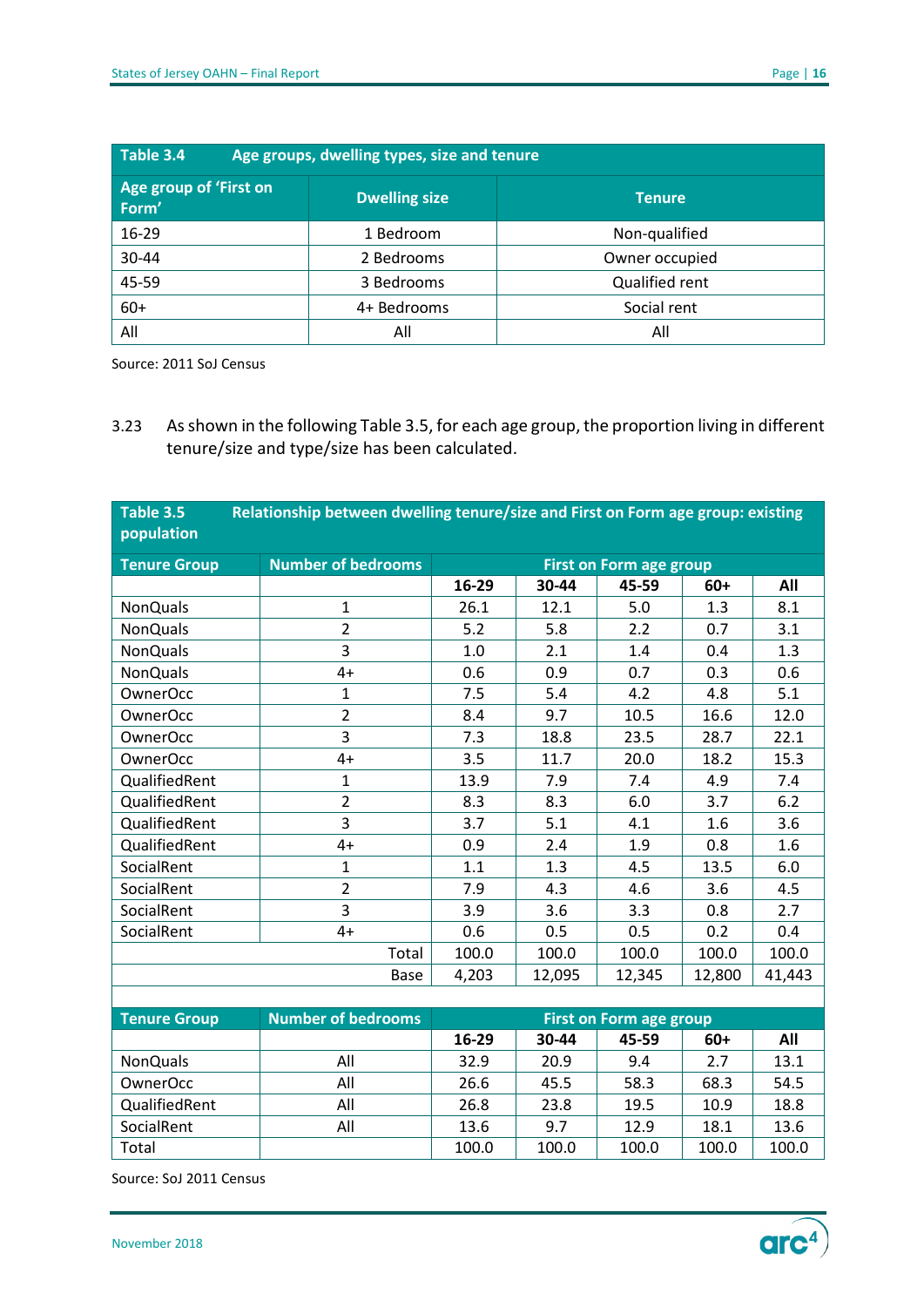### <span id="page-16-0"></span>Applying the demographic and alternative migration scenario data at island level

- 3.24 Applying the data on dwelling size at island level is done in a systematic way. Firstly, the change in the number of households by age group is established from household projections. Assuming that the dwelling needs of these household age groups do not change over the plan period, the overall impact on the tenure/size of dwellings can be determined. Table 3.6 presents the demographic data for Jersey under baseline and alternative migration scenarios.
- 3.25 This illustrates that the total number of households is expected to increase by around 6,760 under the baseline +1,000 migration scenario, with lower numbers under scenarios which assume a lower level of migration of between 2,230 and 5,400. In all scenarios, a key demographic driver is the increase in households where the 'first on form' is aged 60 and over.

<span id="page-16-1"></span>

| Table 3.6<br>Change in number of households by age group end 2020 to end 2030 under<br>baseline and alternative migration scenarios |                                                           |                |                     |                |  |  |
|-------------------------------------------------------------------------------------------------------------------------------------|-----------------------------------------------------------|----------------|---------------------|----------------|--|--|
| <b>Age of First on Form</b>                                                                                                         | <b>Baseline</b><br><b>Alternative migration scenarios</b> |                |                     |                |  |  |
|                                                                                                                                     | $+1000$<br>migration                                      | <b>Net Nil</b> | $+325$<br>migration | +700 migration |  |  |
| $16 - 29$                                                                                                                           | -90                                                       | $-430$         | $-320$              | $-190$         |  |  |
| $30 - 44$                                                                                                                           | 1,690                                                     | $-630$         | 120                 | 990            |  |  |
| 45-59                                                                                                                               | 190                                                       | $-1,240$       | $-770$              | $-240$         |  |  |
| $60+$                                                                                                                               | 4,970                                                     | 4,530          | 4,670               | 4,840          |  |  |
| Total                                                                                                                               | 6,760                                                     | 2,230          | 3,700               | 5,400          |  |  |

Source: Statistics Jersey 2016 household projections (note: data is rounded to nearest 10)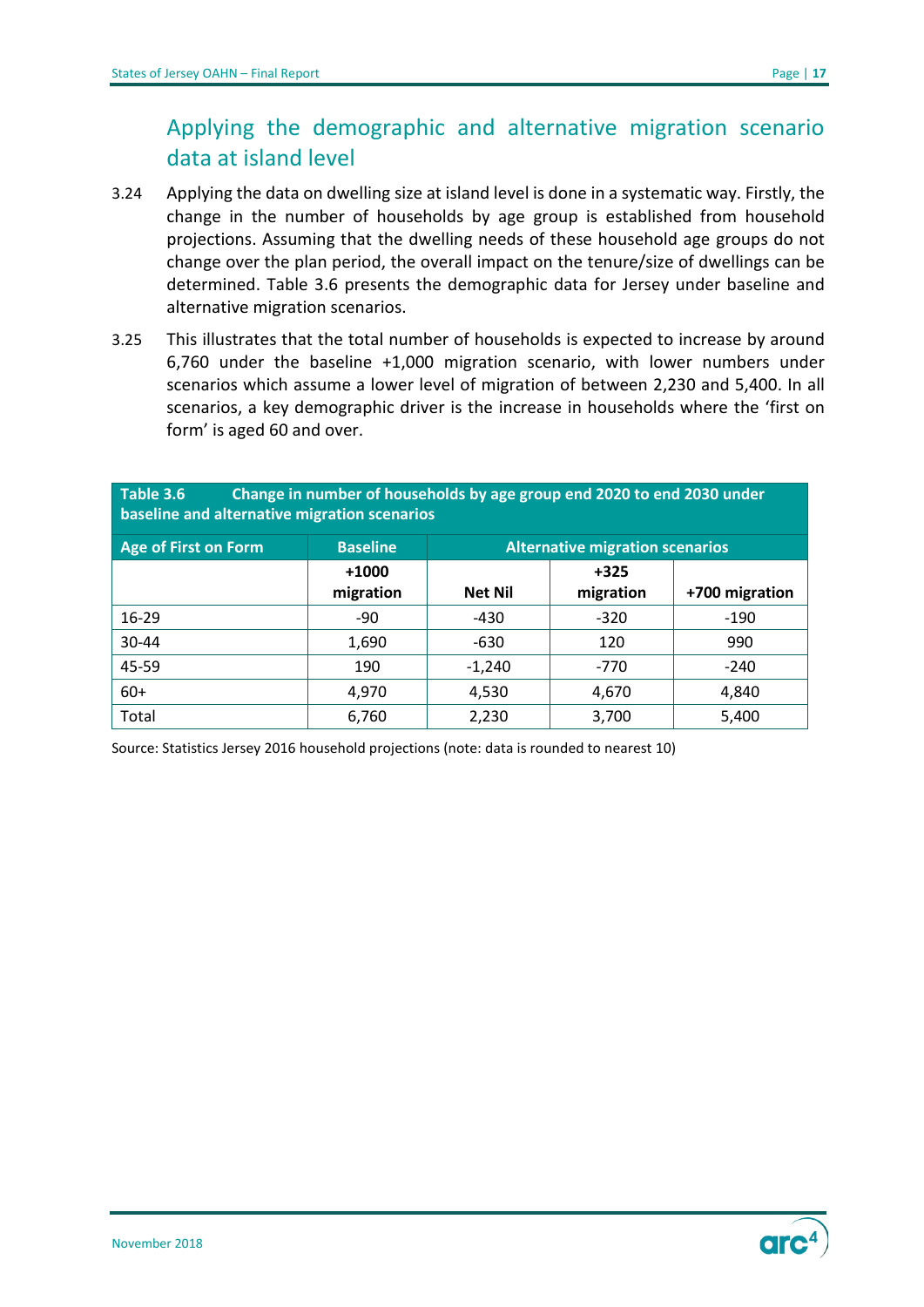<span id="page-17-0"></span>

| Impact of change in households on dwelling tenure and size<br>Table 3.7 |                           |                      |                                        |                |                |  |
|-------------------------------------------------------------------------|---------------------------|----------------------|----------------------------------------|----------------|----------------|--|
| <b>Tenure</b>                                                           | <b>Number of bedrooms</b> | <b>Baseline</b>      | <b>Alternative migration scenarios</b> |                |                |  |
|                                                                         |                           | $+1000$<br>migration | <b>Net Nil</b>                         | +325 migration | +700 migration |  |
| <b>NonQuals</b>                                                         | $\mathbf{1}$              | 630                  | $-1080$                                | $-520$         | 120            |  |
| <b>NonQuals</b>                                                         | $\overline{2}$            | 280                  | $-400$                                 | $-180$         | 80             |  |
| <b>NonQuals</b>                                                         | 3                         | 130                  | $-180$                                 | $-80$          | 40             |  |
| <b>NonQuals</b>                                                         | $4+$                      | 70                   | $-90$                                  | $-40$          | 20             |  |
| <b>OwnerOcc</b>                                                         | $\mathbf{1}$              | 290                  | 200                                    | 230            | 260            |  |
| <b>OwnerOcc</b>                                                         | $\overline{2}$            | 910                  | 750                                    | 800            | 860            |  |
| <b>OwnerOcc</b>                                                         | 3                         | 1,580                | 1,340                                  | 1,420          | 1,510          |  |
| <b>OwnerOcc</b>                                                         | $4+$                      | 1,030                | 750                                    | 830            | 940            |  |
| QualifiedRent                                                           | $\mathbf{1}$              | 330                  | 140                                    | 200            | 270            |  |
| QualifiedRent                                                           | $\overline{2}$            | 310                  | 50                                     | 140            | 230            |  |
| QualifiedRent                                                           | 3                         | 180                  | $-60$                                  | 20             | 110            |  |
| QualifiedRent                                                           | $4+$                      | 110                  | $-80$                                  | $-20$          | 50             |  |
| SocialRent                                                              | $\mathbf{1}$              | 650                  | 650                                    | 650            | 650            |  |
| SocialRent                                                              | $\overline{2}$            | 190                  | 180                                    | 180            | 190            |  |
| SocialRent                                                              | 3                         | 60                   | 50                                     | 60             | 60             |  |
| SocialRent                                                              | $4+$                      | 10                   | 10                                     | 10             | 10             |  |
| <b>Total</b>                                                            |                           | 6,760                | 2,230                                  | 3,700          | 5,400          |  |
| <b>Summary</b>                                                          |                           |                      |                                        |                |                |  |
| <b>NonQuals</b>                                                         | All                       | 1,110                | $-1750$                                | $-830$         | 250            |  |
| <b>OwnerOcc</b>                                                         | All                       | 3,800                | 3,040                                  | 3,280          | 3,570          |  |
| QualifiedRent                                                           | All                       | 930                  | 50                                     | 340            | 670            |  |
| SocialRent                                                              | All                       | 920                  | 890                                    | 910            | 910            |  |
| <b>Total</b>                                                            | All                       | 6,760                | 2,230                                  | 3,700          | 5,400          |  |

#### 3.26 Table 3.7 considers the impact of household change on dwelling tenures and sizes.

Source: SoJ 2016 household projections; 2011 Census (note: total figures have been rounded to the nearest 10)

3.27 Under the +1,000 migration scenario, the largest increase would be in owner occupied dwellings (3,800) accounting for 56.2% of overall dwelling increase. This is followed by non-qualified rented housing (1,100 or 16.4%), then qualified rented (930 or 13.8%) then social rented (920 or 13.6%). Within the owner-occupied sector, an element of additional housing should be for first time buyers.

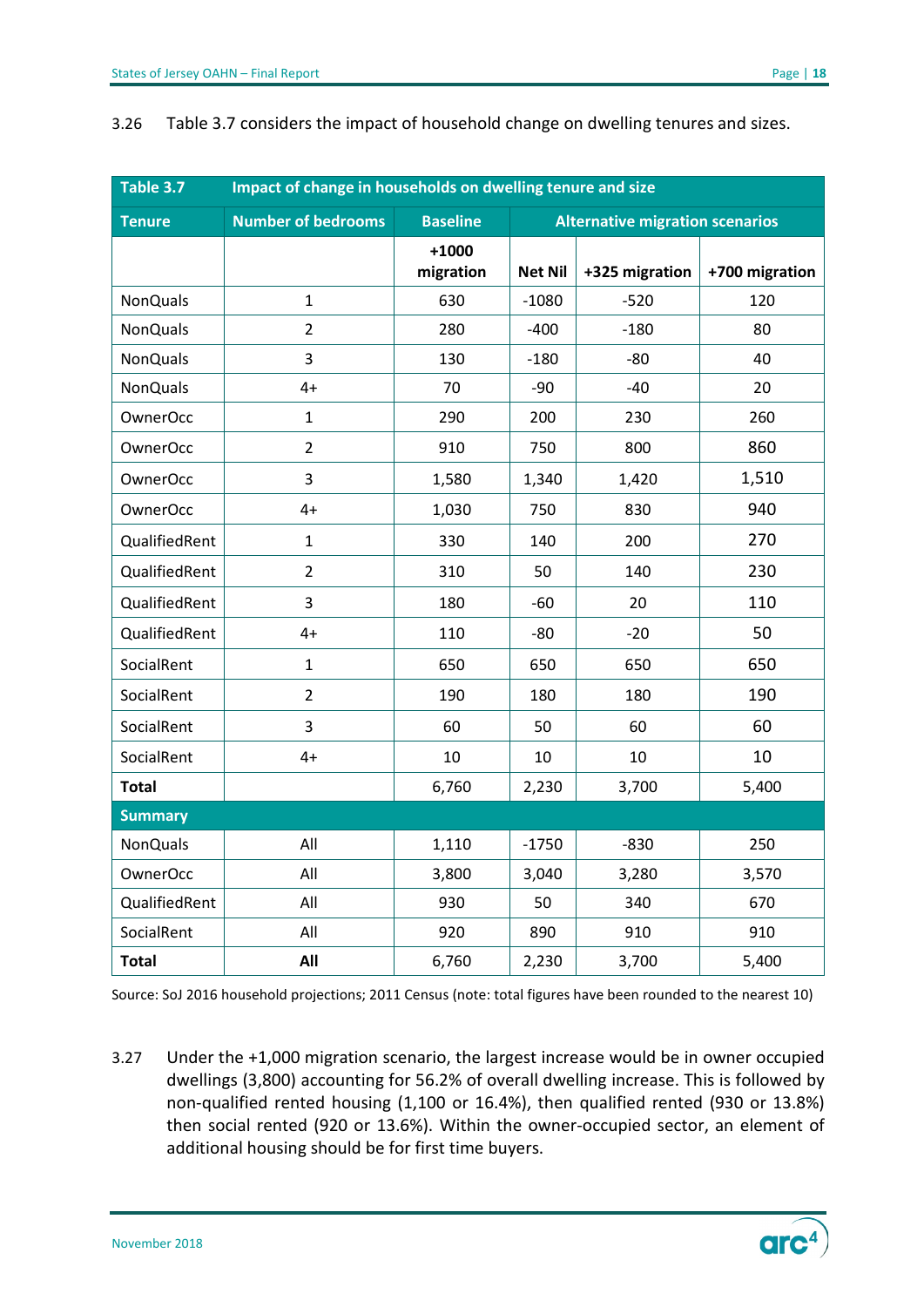3.28 Analysis of trends in housebuilding data (actual completions 2011-2017 and projected completions 2018-2020) indicates that a total of 4,256 dwellings have been built or are planned to be built across Jersey (Table 3.8). Overall, 30% of the new-build is affordable (mainly rented) and 70% is open market housing (owner-occupied and rented).

<span id="page-18-2"></span>

| Table 3.8                  | Newbuild activity (actual and planned) 2011-2020 across Jersey |                |  |  |  |  |  |
|----------------------------|----------------------------------------------------------------|----------------|--|--|--|--|--|
| <b>Tenure</b>              | <b>Total built</b><br>(actual and planned)                     | % of new-build |  |  |  |  |  |
| Affordable Purchase        | 206                                                            | 4.8            |  |  |  |  |  |
| Affordable Rent            | 1,077                                                          | 25.3           |  |  |  |  |  |
| <b>Open Market Housing</b> | 2,973                                                          |                |  |  |  |  |  |
| <b>Total Completions</b>   | 4,256                                                          | 100.0          |  |  |  |  |  |

Source: SoJ

- 3.29 Analysis of future housing need over the period 2021-30 indicates a need to maintain the delivery of affordable rented housing but shifts the emphasis of affordable housing delivery towards affordable purchase. This is evidenced in the ongoing need for first time buyer housing within the Gateway statistics.
- 3.30 Assuming that 30% of dwellings built are affordable, this would result in a need for 2,030 affordable dwellings. Analysis presented in Table 3.7 indicates there is need for 920 social rented dwellings (840 no. 1 or 2-bedroom and 70 no. 3 or more bedroom) and the balance (1,100) would be affordable purchase for first-time buyers.
- 3.31 Demographic analysis recommends a focus on the delivery of 2, 3 and 4+ owner occupied dwellings, and this is also reflected in Gateway statistics. Therefore, dwellings for first-time buyers should be predominantly 2 and 3-bedroom.

### <span id="page-18-0"></span>Step Three – Further adjustments for affordable, key worker and supported housing

3.32 Further adjustment to the housing need figure is to address structural imbalances in the housing supply to help meet housing need. This section considers the extent to which an uplift is required to support the delivery of affordable, key worker and supported housing.

#### <span id="page-18-1"></span>Affordable housing uplift

3.33 Both PPG2012 paragraph 2a-029 and PPG2018 advises on how housing need assessments should take account of affordable housing need. PPG2012 states *'the total affordable housing need should be considered in the context of its likely delivery as a proportion of mixed market and affordable housing developments, given the probable percentage of affordable housing to be delivered by market housing-led developments. An increase in the total housing figures included in the local plan should be considered where it could help deliver the required number of affordable homes'*.

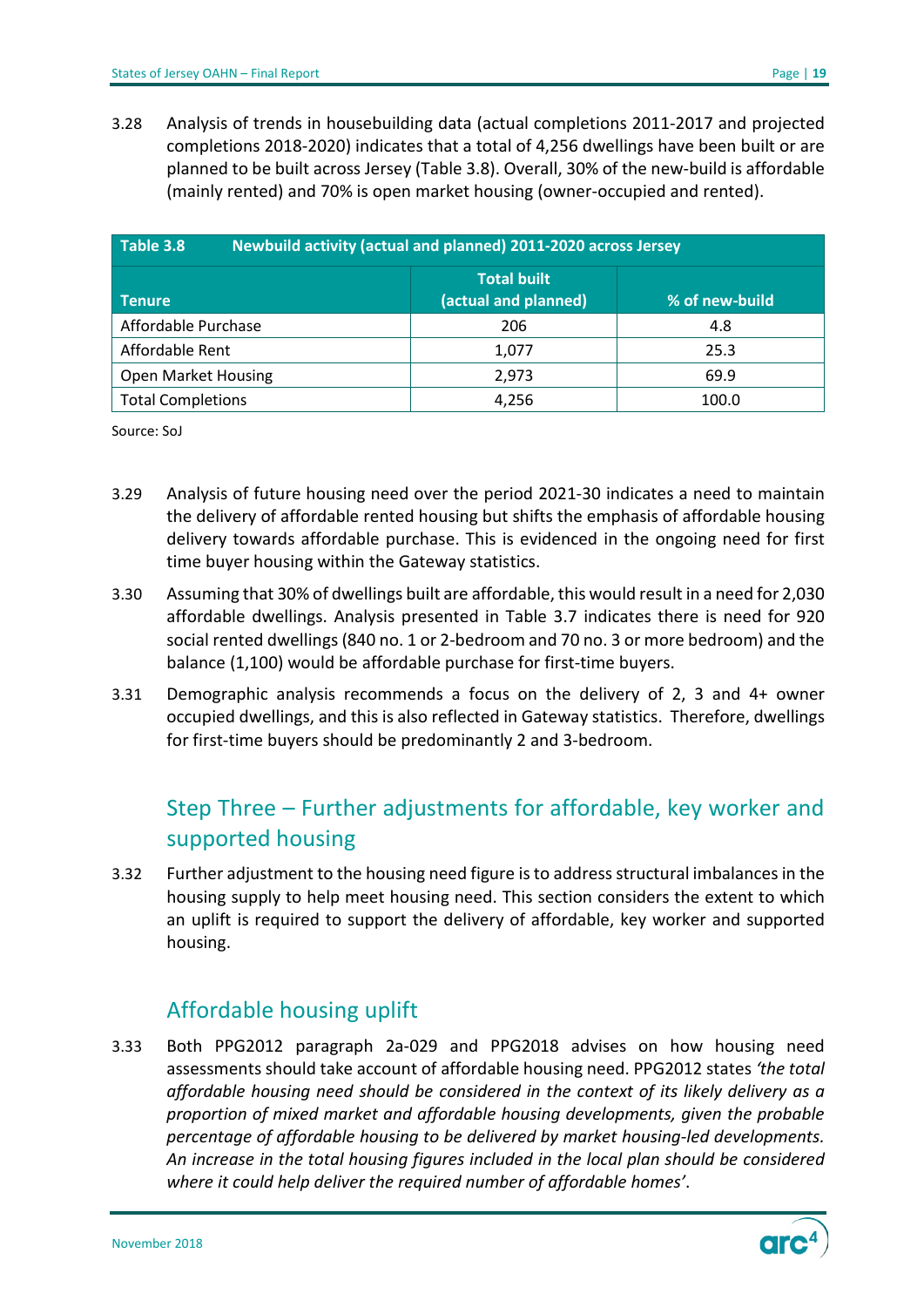3.34 There is some slight change in wording in PPG2018:

'*The total affordable housing need can then be considered in the context of its likely delivery as a proportion of mixed market and affordable housing developments, given the probable percentage of affordable housing to be delivered by market housing led developments. An increase in the total housing figures included in the strategic plan may need to be considered where it could help deliver the required number of affordable homes'.*

- 3.35 Under the modelling carried out under Steps 1 and 2, a minimum of 920 social rented and 1,100 affordable home ownership dwellings are projected to be needed over the Plan Period 2021 to 2030. This equates to 30% of total dwelling stock needed to reflect demographic change under the baseline +1,000 migration scenario. The latest Gateway housing register evidence is a need for 736 rented and 965 first time buyer properties (with 2 and 3-bedroom dwellings mainly required).
- 3.36 Given the high level of need for affordable housing evidenced in the demographic modelling, it is not recommended there is a further affordable housing uplift, but the scale of affordable need expressed in the modelling should be viewed as a minimum figure.

#### <span id="page-19-0"></span>Key worker accommodation

- 3.37 Stakeholders report a particular need for accommodation for key workers and in particular, the needs of those working temporarily on the island. This would be delivered as licenced accommodation. Specific stakeholders have identified a need for accommodation for health staff, in addition to short-stay flexible housing to provide accommodation for those supporting the development of the digital economy of the island. Concerns have been raised by stakeholders that there are a high number of temporary workers with no housing rights; private landlords are reluctant to rent to temporary workers due to probationary work periods; and the availability and condition of non-qualified housing results in particular shortages of key worker and temporary housing.
- 3.38 Quantifying the actual scale of key worker housing is a challenge and it is recommended that the SoJ take a policy position to increase the level of key worker and housing for temporary workers. A recommendation is to provide 250 dwellings to help address this need or 25 each year over the plan period over and above the non-qualified housing growth already modelled.

#### <span id="page-19-1"></span>Supported housing

- 3.39 The housing needs of residents who require supported or specialist accommodation has been discussed with stakeholders. Establishing the actual number of people requiring supported housing can be a challenge, particularly as needs can often be met in the existing home. PPG identifies two particular groups of supported housing need: older people and people with disabilities.
- 3.40 The ageing demographic of Jersey means that there will be a growth in the need for older person's accommodation. One demographic indicator is the number of people